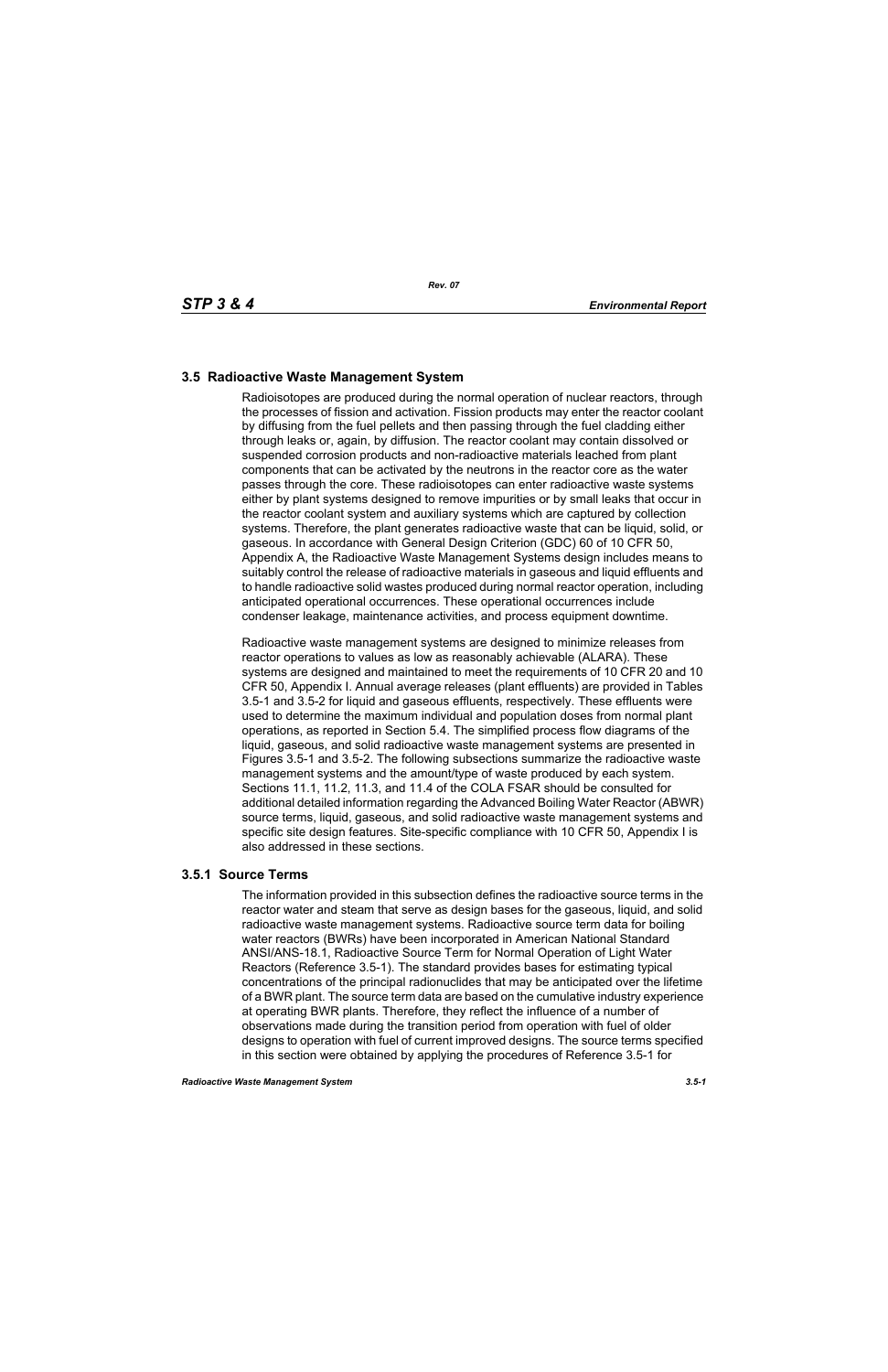*Rev. 07*

estimation of typical source terms and adjusting the results upward as appropriate to ensure conservative bases for design. The methodology for adjustment of the source terms is provided in Section 11.1.3 of the DCD. The plant parameters and nuclide removal rate parameters used to perform the adjustment calculations are contained in DCD Tables 11.1-6 and 11.1-7, respectively. A major parameter in the adjustment of the source term is the reactor thermal power. These are 3400 MWt for the reference BWR and 3926 MWt for the ABWR.

The various radionuclides included in the design basis source term have been categorized as fission products or activation products and tabulated in the subsections that follow. The lists do not necessarily include all radionuclides that may be detectable or theoretically predicted to be present. Those that have been included are considered to be potentially significant with respect to one or more of the following considerations:

- **Plant equipment design**
- **Burnelling design**
- **Understanding system operation and performance**
- **Measurement practicability**
- **Evaluation of radioactivity in effluents to the environment**

# **3.5.1.1 Fission Products**

# **3.5.1.1.1 Noble Gas Fission Products**

Typical concentrations of the 13 principal noble gas fission products as observed in steam flowing from the BWR reactor vessel are provided in the source term standard ANSI/ANS-18.1 (Reference 3.5-1). Concentrations in the reactor water are considered negligible because all of the gases released to the coolant are assumed to be rapidly transported out of the vessel with the steam and removed from the system with the other noncondensables in the main condenser.

The design basis noble gas source term for the ABWR is selected such that the mix is that of Reference 3.5-1 and the total of the release rates of the 13 noble gases from the vessel is 3700 MBq/s (megabecquerels per second) as evaluated after a 30-minute decay. The noble radiogas source term rate after 30-minute decay has been used as a conventional measure of the fuel leakage rate, since it is conveniently measurable and is consistent with the nominal 30-minute offgas holdup system used on a number of early plants. A design basis noble gas release rate of 3700 MBq/s after a 30-minute decay has historically been used for the design of the gaseous waste management systems in BWR plants (Reference 3.5-2) with satisfactory results. It was selected on the basis of operating experience with consideration given to several judgmental factors, including the implications to environmental releases, system contamination, and building air contamination. The design basis value is considered to represent a long-term average value. An instantaneous release rate of several times the annual average permissible release rate limit may be permitted as long as it is consistent with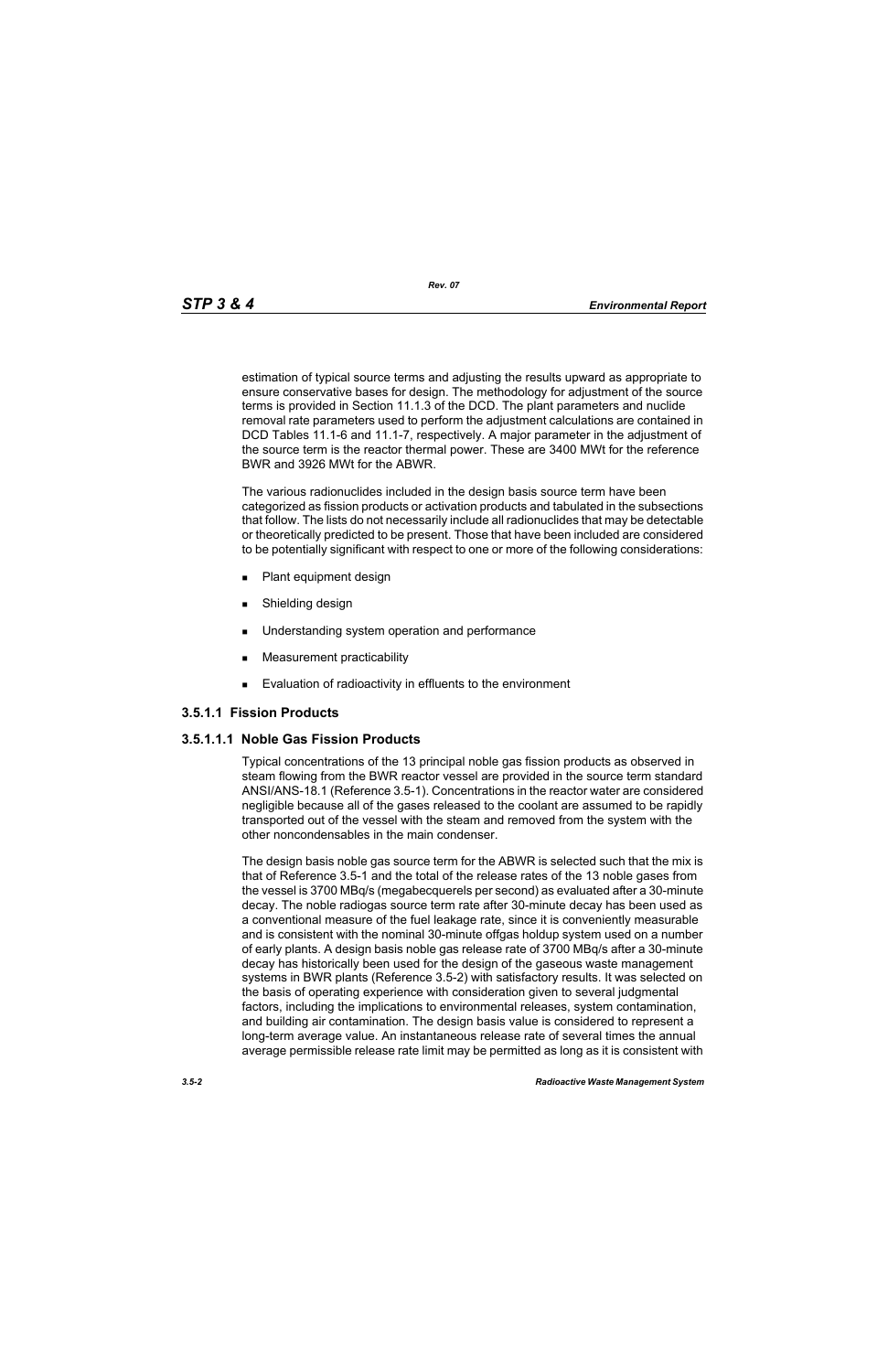the limits established by 10 CFR 20 and the annual average is not exceeded. Normal operational noble gas release rates for the ABWR are expected to be approximately 555 MBq/s as evaluated after a 30-minute decay (Reference 3.5-5, Subsection 11.1.1.2). This may be compared with normal release rates on the order of 1850 MBq/s based on fuel experience through the mid 1970s (Reference 3.5-3). Consequently, with continued application of the design basis of 3700 MBq/s, there is increased margin relative to expected release rates when operating with fuel of modern design. The design basis noble gas source terms are presented in Table 3.5-3.

# **3.5.1.1.2 Radioiodine Fission Products**

For many years, design basis radioiodine source terms for BWRs have been specified to be consistent with an I-131 leak rate of 25.9 MBq/s from the fuel (Reference 3.5-2). Experience indicated that I-131 leakage rates this high would be approached only during operation with substantial fuel cladding defects. It would not be anticipated that full power operation would continue for any significant period of time with fuel cladding defects as severe as might be indicated by I-131 leakage as much as of 25.9 MBq/s. The design basis reactor water radioiodine concentrations for the ABWR are based on the relative mix of radioiodines in reactor water predicted by the data of Reference 3.5- 1 with magnitudes increased such that the I-131 concentration is consistent with a release rate of 25.9 MBq/s from the fuel. This provides a substantial margin relative to the expected I-131 release rate of approximately 3.7 MBq/s.

Reference 3.5-1 specifies expected concentrations of the five principal radioiodines in reactor water for a reference BWR design and provides the bases for adjusting the concentrations for plants with relevant plant parameters that do not match those of the reference plant. The design basis concentrations in reactor water are presented in Table 3.5-4. The ratio of concentration in reactor steam to concentration in reactor water (carryover ratio) is taken to be 0.015 for radioiodines (Reference 3.5-1). Consequently, the design basis concentrations of radioiodines in steam are determined by multiplying the values of Table 3.5-4 by the factor of 0.015.

#### **3.5.1.1.3 Other Fission Products**

This category includes all fission products, other than noble gases and iodines, and also includes transuranic nuclides. Some of the fission products are noble gas daughter products that are produced in the steam and condensate system. The only transuranic nuclide that is detectable in significant concentrations is Np-239. Concentrations of those radionuclides that are typically observable in the coolant are provided in Reference 3.5-1 for a reference BWR plant. The reference plant concentrations were adjusted to obtain estimates for the ABWR plant. The design basis reactor water concentrations are presented in Table 3.5-5. The ratio of concentration in steam to concentration in water (carryover) for these nuclides is expected to be less than 0.001 (Reference 3.5-5, Section 11.1.1.3). The design basis concentrations in steam are obtained by multiplying the values in Table 3.5-5 by 0.001.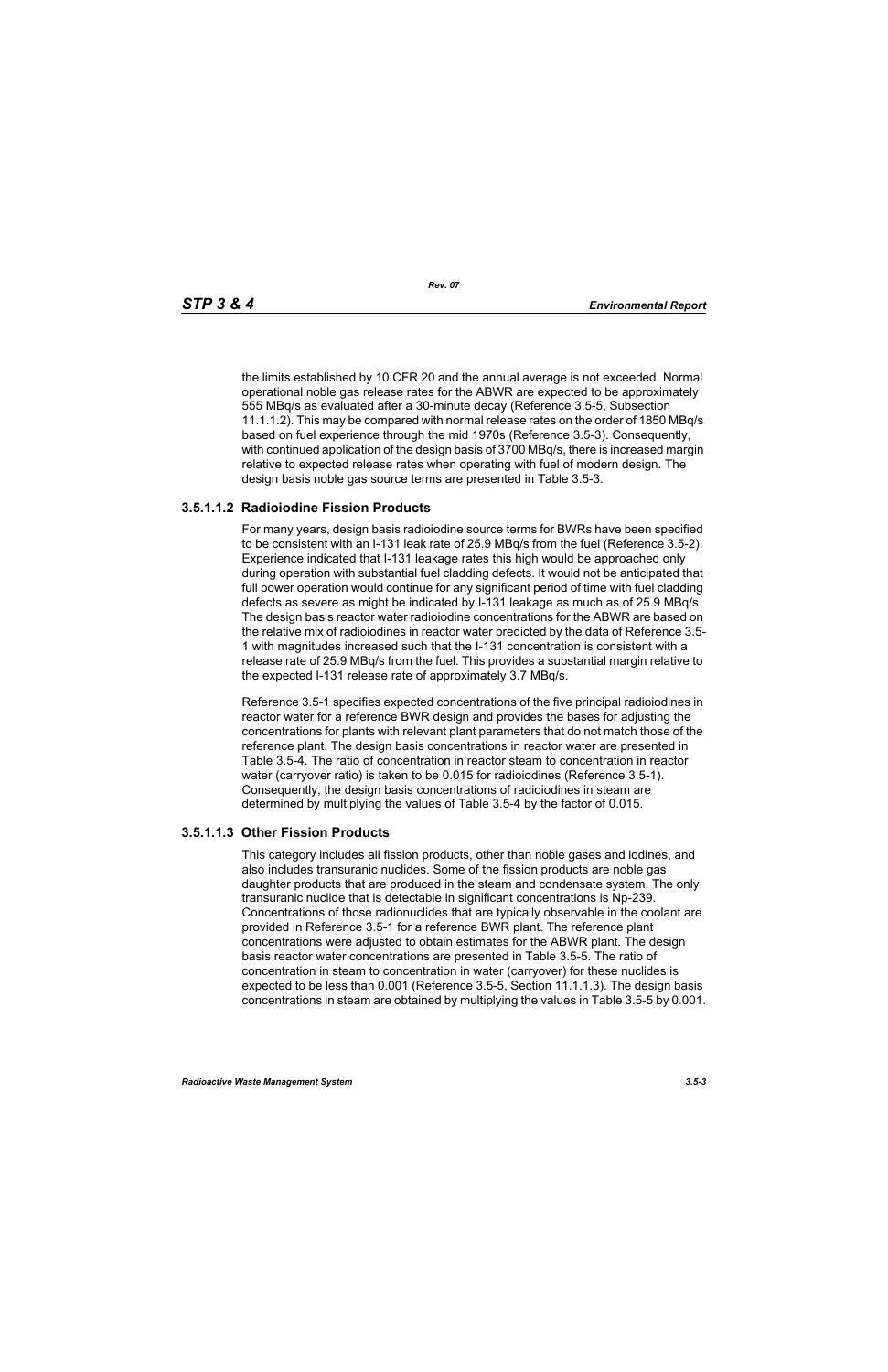# **3.5.1.2 Activation Products**

# **3.5.1.2.1 Coolant Activation Products**

The coolant activation product of primary importance in BWRs is N-16. ANSI-18.1, Radioactive Source Term for Normal Operation of Light Water Reactors (Reference 3.5-1), specifies a concentration of 1.85 MBq/g (megabecquerels per gram) in steam leaving the reactor vessel. This is treated as essentially independent of reactor design because both the production rate of N-16 and the steam flow rate from the vessel are assumed to vary in direct proportion to reactor thermal power. The design basis N-16 concentration in steam for the ABWR is 1.85 MBq/g as shown in Table 3.5-6. This value has, in fact, been used as the design basis concentration for GE BWRs since the early 1970s, and operating experience indicates that it is conservative (Reference 3.5- 5, Section 11.1.2.1). Under hydrogen water chemistry conditions, the N-16 source term is 6 times greater due to the more volatile nature of the reduced chemical form of N-16 compound, and is, therefore, regarded as 11.1 MBq/g. It should be noted that a portion of the source term traditionally identified as "N-16" actually represents C-15, which is present to the extent of no more than approximately 0.555MBq/g.

# **3.5.1.2.2 Non-Coolant Activation Products**

Radionuclides are produced in the coolant by neutron activation of circulating impurities and by corrosion of irradiated system materials. Typical reactor water concentrations for the principal activation products are contained in Reference 3.5-1. The values of Reference 3.5-1 were adjusted to ABWR conditions as described in DCD Section 11.1.2.2 to obtain the conservative design basis reactor water concentrations shown in Table 3.5-7. The steam carryover ratio for these isotopes is estimated to be less than 0.001 (Reference 3.5-5, Section 11.1.3). A factor of 0.001 is applied to the Table 3.5-7 values to obtain the design basis concentrations in steam.

# **3.5.1.2.3 Tritium**

Tritium is produced by activation of naturally occurring deuterium in the primary coolant and, to a lesser extent, as a fission product in the fuel (Reference 3.5-2). The tritium is primarily present as tritiated oxide. Since tritium has a long half-life (12 years) and will not be affected by cleanup processes in the system, the concentration will be controlled by the rate of loss of water from the system by evaporation or leakage. All plant process water and steam will have a common tritium concentration. The concentration reached will depend on the actual water loss rate; however, References 3.5-1 and 3.5-3 specify a typical concentration of 3.7E-04 MBq/g, which is stated in Reference 3.5-3 to be based on BWR experience adjusted to account for liquid recycle. This value is taken to be applicable to the ABWR.

# **3.5.1.2.4 Argon-41**

Argon-41 is produced in the reactor coolant as a consequence of neutron activation of naturally occurring Argon-40 in air which is entrained in the feedwater. The Argon-41 gas is carried out of the vessel with the steam and removed from the system with the noncondensable gases in the main condenser. Observed Argon-41 levels are highly variable due to the variability in air in-leakage rates into the system. Reference 3.5-3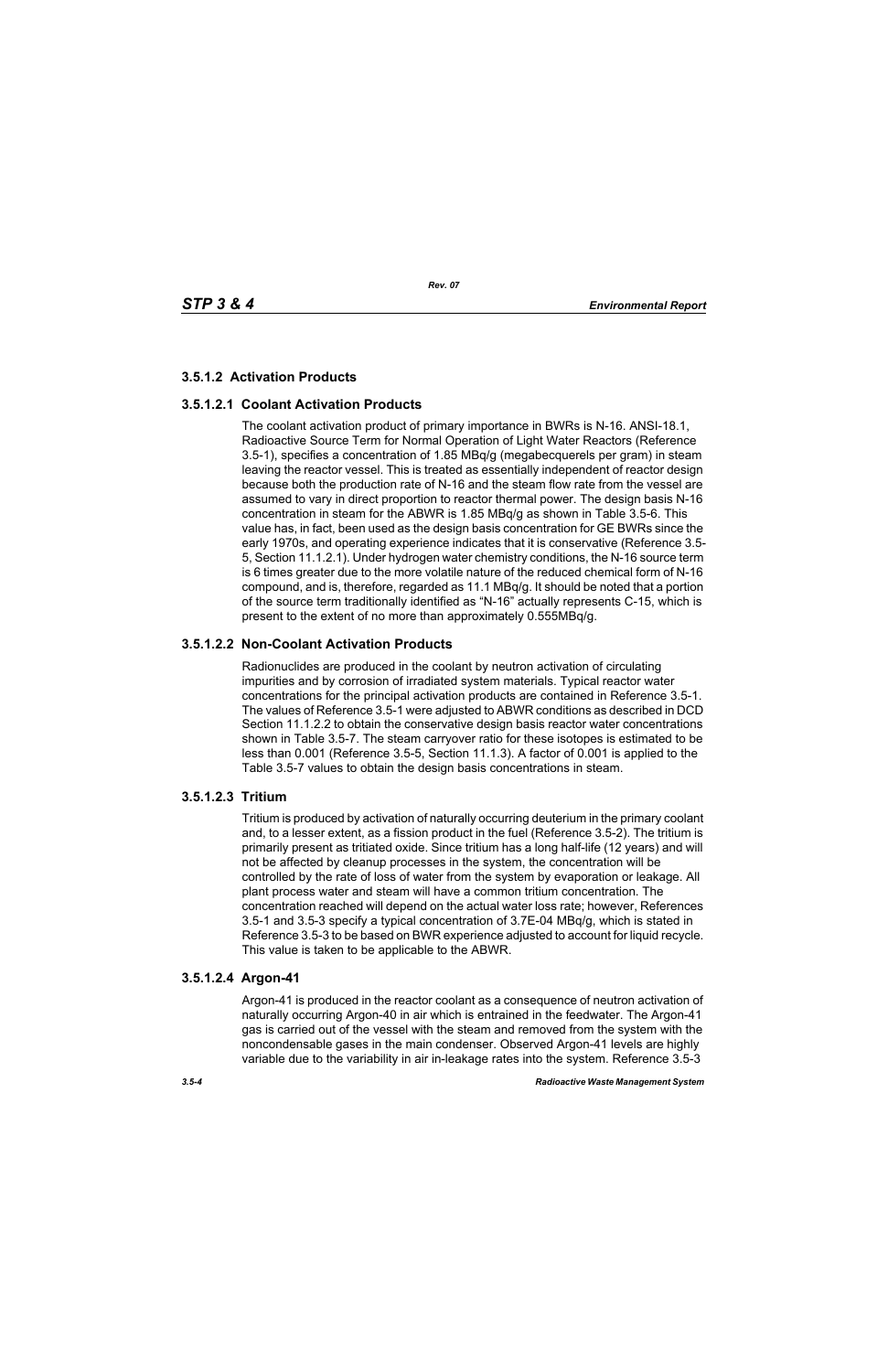specifies an Argon-41 release rate from the vessel of 1.48 MBq/s for a 3400 MWt Reference BWR. Based on adjusting to the ABWR thermal power (3926 MWt), a design basis Argon-41 release rate of 1.70 MBq/s is specified for the ABWR.

# **3.5.1.3 Process Leakage Sources**

Process leakage results in potential release of noble gases and other volatile fission products via ventilation systems. Liquid from process leaks is collected and routed to the liquid-solid radwaste system. With the effective process offgas treatment systems now in use (including the ABWRs for STP), airborne releases have been greatly reduced. Building ventilation releases now account for a higher fraction of the total release than before the deployment of the augmented offgas systems.

Leakage of fluids from the process system results in the release of radionuclides into plant buildings (Reference 3.5-5, Section 11.1.5). In general, the noble gases will remain airborne and will be released to the atmosphere with little delay via the building ventilation exhaust ducts. Other radionuclides will partition between air and water and may plate out (deposit) on metal surfaces, concrete, and paint. Radioiodines are found in ventilation air as methyl iodide and as inorganic iodine (particulate, elemental, and hypoiodous acid forms).

As a consequence of normal steam and water leakage into the drywell, equilibrium drywell concentrations will exist during normal operation (Reference 3.5-5, Section 11.1.5). Purging of this activity from the drywell to the environment will occur via the reactor building ventilation or Standby Gas Treatment System (expected to be an infrequent operation) and will make minor contributions to total plant releases.

Airborne release data from BWR building ventilation systems and the main condenser mechanical vacuum pump have been compiled and evaluated in Reference 3.5-4. Releases due to process leakage are reflected in the airborne release estimates discussed in Subsection 3.5.3.

# **3.5.2 Liquid Waste Management System**

# **3.5.2.1 Design Objective**

The Liquid Waste Management System (LWMS) is designed to segregate, collect, store, and process potentially radioactive liquids generated during various modes of plant operation: startup, normal operation, hot standby, shutdown, and refueling. The system is designed such that it may be operated to maximize the recycling of water within the plant, which would minimize the releases of liquid to the environment. Maximizing recycling serves to minimize the potential for exposure of personnel in unrestricted areas from the liquid release pathway. The Process Diagram for the LWMS is shown on Figure 3.5-1. The basic reference for the LWMS is Reference COLA Section 11.2.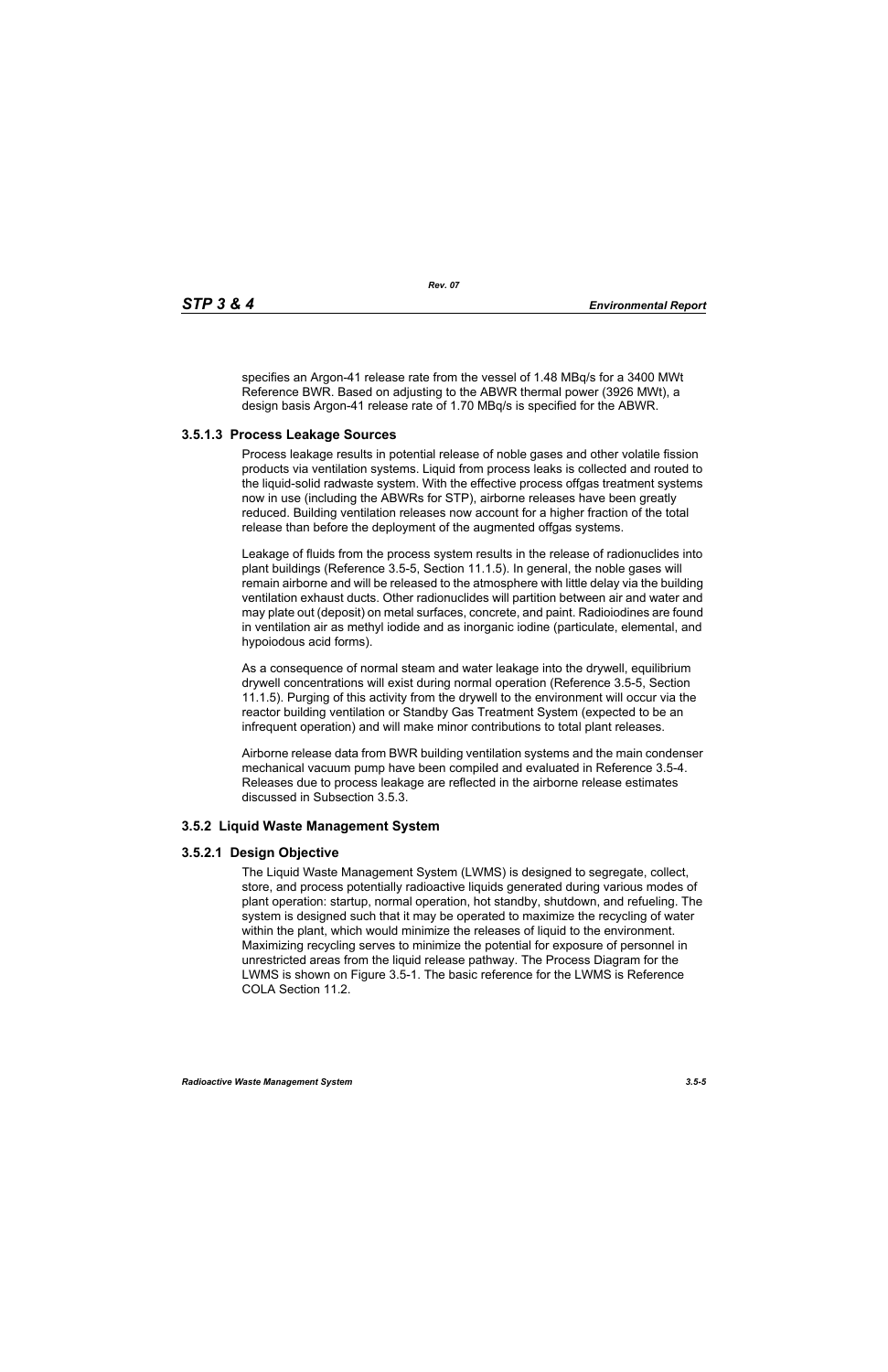# **3.5.2.1.1 Design Criteria**

- The criteria considered in the design of this system include:
- **Minimizing solid waste shipped for burial**
- Reducing personnel exposure
- **Minimizing offsite releases**

Maximizing the quality of water returned to the condensate and feedwater systems. In accordance with GDC 60 of 10 CFR 50, Appendix A, the radioactive waste management systems design includes means to suitably control the release of radioactive materials in gaseous (Figure 3.5-2) and liquid (Figure 3.5-1) effluents and to handle radioactive solid wastes produced during normal reactor operation, including anticipated operational occurrences. These operational occurrences include condenser leakage, maintenance activities, and process equipment downtime. The LWMS provides a discharge to the Main Cooling Reservoir (MCR). Radiation monitoring equipment is placed on this line to measure the activity discharged and to assure that specified limits are not exceeded. A high radiation signal from this monitor will close the discharge valve and terminate the discharge. The discharge from this single discharge line to the MCR is controlled administratively to assure that the discharge will meet the requirements of 10 CFR 20 and Appendix I of 10 CFR 50.

The single discharge line is fed by sample tanks (i.e., tanks that have the necessary connections to allow analysis before discharge). In addition to providing a means for a controlled (i.e., batch) discharge, the sample tanks also function as surge tanks. Liquid discharge to the MCR may be initiated from only one sample tank at a time. The discharge sequence is initiated manually. No single error or failure will result in discharge.

The LWMS is designed to treat process liquids with radionuclide concentrations associated with the design basis fuel leakage and produce water suitable for recycle to condensate storage. When plant water balance considerations require the discharge of processed liquids, the concentrations of radionuclides in the effluent will be controlled to meet the applicable requirements. Radiation exposure to people in unrestricted areas resulting from liquid waste discharged during normal operation and anticipated operational occurrences will be less than the values specified in 10 CFR 50, Appendix I. The design will maintain occupational exposure ALARA in accordance with NRC Regulatory Guide 8.8 (Reference 3.5-6) while operating with the design basis fuel leakage. The average annual liquid releases by nuclide are presented in Table 3.5-1.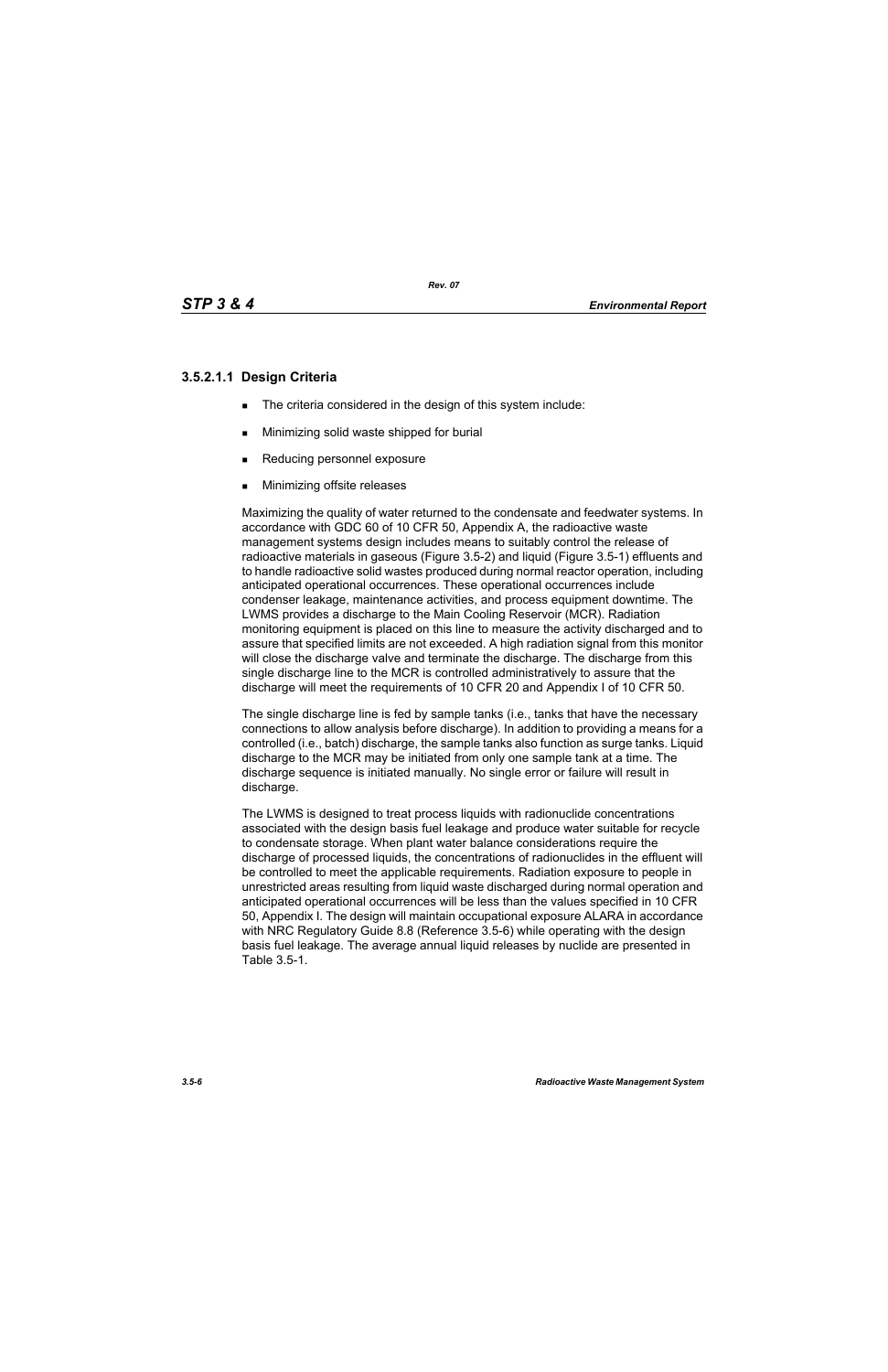### **3.5.2.2 Occupational Exposure**

Design features to minimize occupational exposure include:

- **Design of equipment to minimize service time.**
- **EXECT** Location of instruments requiring calibration in a central station outside of equipment cells.
- Arrangement of shield wall penetrations to avoid direct exposure to normally occupied areas.
- Piping design to minimize crud traps and plate out (there are no socket welds in contaminated piping systems).
- **Provision for remote pipe and equipment flushing.**
- Use of remote viewing and handling equipment as appropriate.
- A shielded sampling station to minimize exposure time.
- Controlled tank vents.

#### **3.5.2.3 System Description**

The LWMS is composed of four subsystems designed to collect, treat, and recycle or discharge different categories of wastewater. The four subsystems are the Low Conductivity Subsystem, High Conductivity Subsystem, Detergent Waste Subsystem, and the Chemical Drain Subsystem.

The LWMS is designed with adequate margin so that liquid waste should not be discharged except as needed to maintain the plant water balance. Operational flexibility is provided to ensure continued plant operation. Under these conditions, discharge of excess water processed through the LCW and/or the HCW Subsystem may be desirable. The various stream flow rates and the different combinations of events that supply water to the LWMS system for treatment have been tabulated. The LWMS is conservatively designed to handle the largest volume expected to be produced. The liquid waste management subsystems have ample capacity to process the maximum daily generation rate of liquid wastes as shown in Table 3.5-8. Regeneration of the condensate demineralizers will not be performed. Rather, the resin will be replaced when necessary. The use of titanium-tubed (or stainless steel tubed) condensers has made leaks from condenser tubing virtually non-existent (Reference 3.5-5, Section 11.2.3). Also, the use of condensate high efficiency filters before the condensate demineralizers has reduced the amount of insoluble solids that come into contact with the resin. As a result, it is expected that resin replacement will be less than once per year. Decanting of the cleanup water phase separator will be done as required following cleanup water filter demineralizer backwashes. The LCW can process this volume in addition to the other wastes. The components of the LWMS are sized based on processing the maximum daily volume within 24 hours. This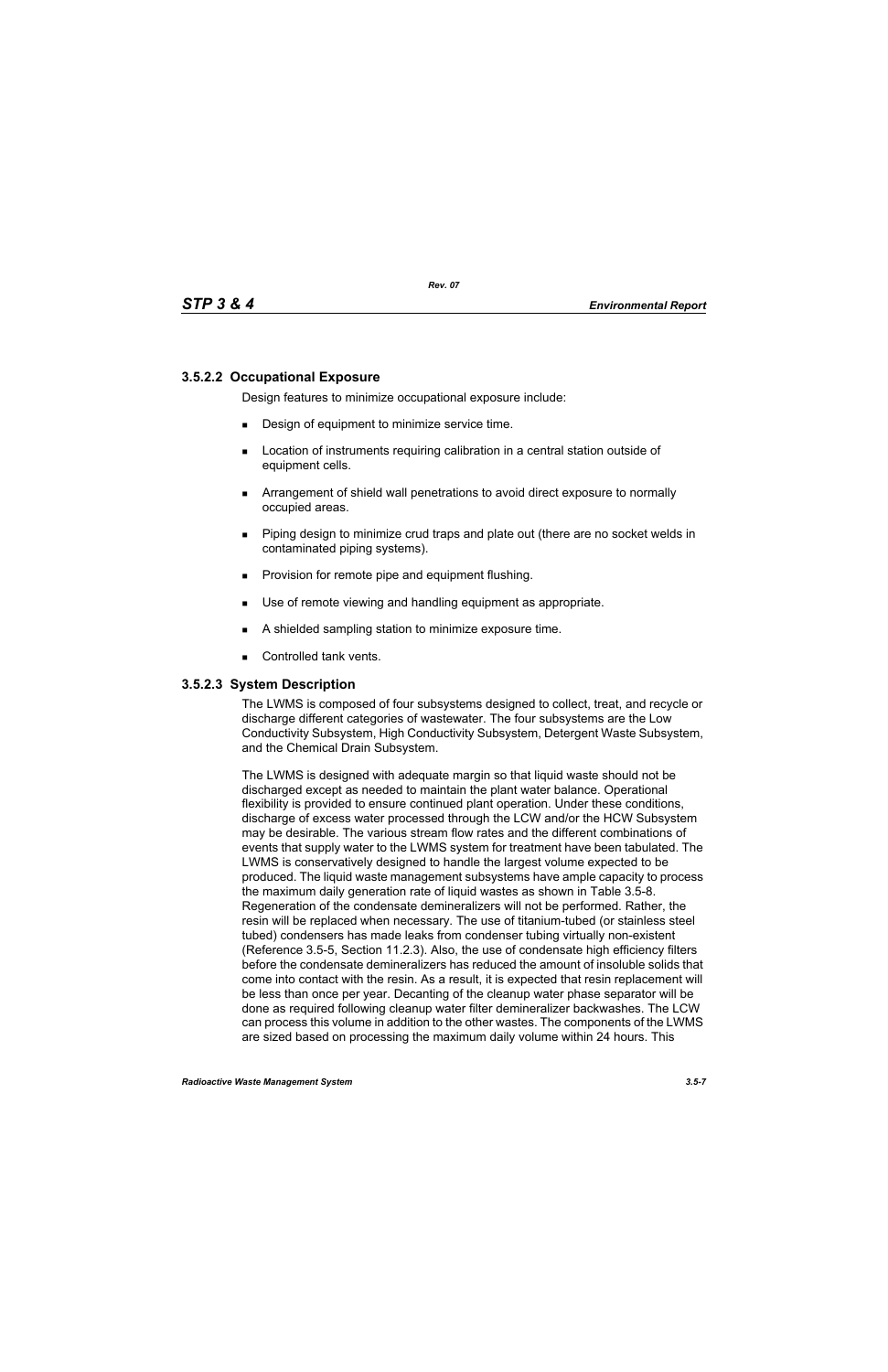criterion is more conservative than basing the sizing on normal expected waste volumes.

# **3.5.2.3.1 Low Conductivity Waste Subsystem**

The low conductivity waste (LCW) subsystem collects and processes clean radwaste (i.e., water of relatively low conductivity). Equipment drains and backwash transfer water are typical of wastes found in this subsystem. These wastes are collected, filtered by two stages of filtration for removal of insolubles, processed through reverse osmosis membranes, demineralized on a mixed resin, deep-bed demineralizer for removal of solubles, processed through a second polishing demineralizer, and then routed to condensate storage via sample tanks unless high conductivity requires recycling for further treatment. Mobile process equipment is utilized for the filtration, reverse osmosis, and demineralization unit operations.

The LCW filters and mixed-bed demineralizers are pressure vessels. The collection and sample tanks operate at atmospheric pressure. The LWMS is essentially a manual-start and automatic-stop process. COL Section 11.5 contains detailed information regarding process and radiation instruments. The instrumentation allows for the initiation of processing from the shielded control room area. To ensure that the system performs its intended function in the event of failure of key components, redundancy is provided.

Input to parallel tankage is a feature of the design. Upon high-level signals, inputs are automatically routed to a parallel tank. If input should continue, high-high level results in annunciation in the radwaste control room. The state of system operation such as water level of tanks, position of valves, and pump operating condition are continuously shown on the radwaste system control panels. The operator will be able to see the changes in the system when the automatic transfer has occurred. Individual tanks and process equipment are located in separately shielded rooms where practical. Pumps and valves in general are located in dedicated operating galleries. Piping to and from these pumps and valves penetrate shield walls only to the extent necessary to connect to the process equipment. Runs of piping between process equipment are contained either within the shielded areas or shielded pipe runs so that operating personnel exposure is kept to a minimum and within 10 CFR 20 limits.

The condensate storage tank, which is located outdoors, has liquid level monitoring with alarms in the control room. The tank overflows, drains and sample lines are routed to the radwaste system (Reference 3.5-5, Section 3.5.2.1). A dike is provided around the tank to prevent runoff in the event of a tank overflow. A drain within the dike is routed to the radwaste system.

All radwaste system tanks located outside reactor containment and containing radioactive liquids are indoors and are provided with liquid level monitoring. High liquid level conditions are alarmed locally and in the main control room (Figure 3.5-1 & Reference 3.5-5, Section 3.5.2.1). All radwaste system tank overflows, drains, and sample lines are sent to the radwaste system. All tanks have curbs or elevated thresholds with floor drains routed to the radwaste system. Leakage is prevented from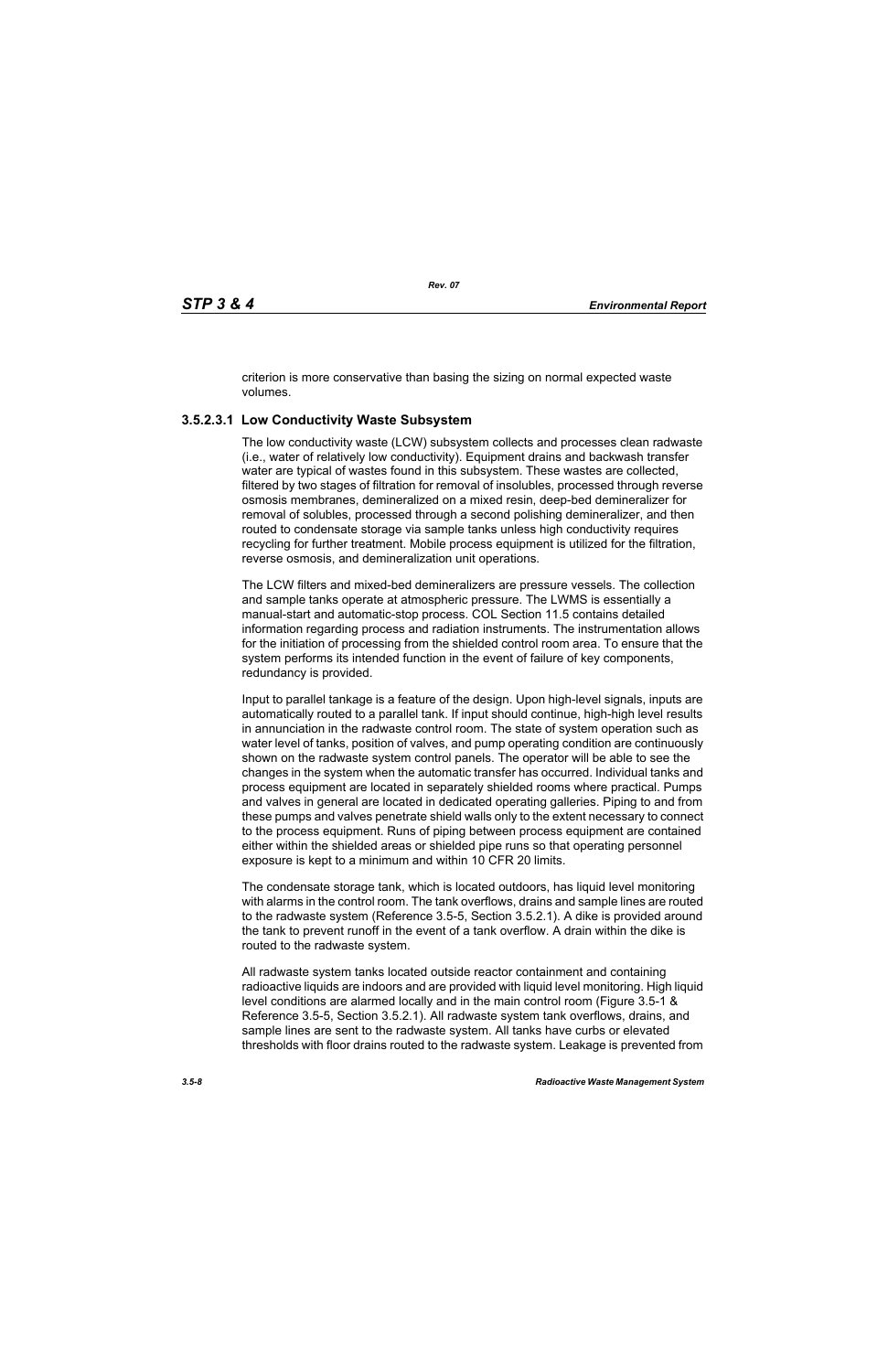entering unmonitored and non-radioactive systems and ductwork in the area. Radiation exposures are controlled in accordance with Regulatory Guide 8.8.

# **3.5.2.3.2 High Conductivity Waste Subsystem**

The high conductivity waste (HCW) subsystem collects and processes dirty radwaste (i.e., water of relatively high conductivity and solids content). Floor drains are typical of wastes found in this subsystem. Processing is similar to that for LCW. Mobile process equipment is utilized for the filtration, reverse osmosis, and demineralization unit operations.

# **3.5.2.3.3 Detergent Waste Subsystem**

This subsystem collects and processes detergent wastes from personnel showers and laundry operations. Normally, detergent wastes are collected in the hot shower drain receiver tank, processed through strainers to the hot shower drain sample tank, sampled, and discharged. Most laundry will be sent offsite for processing by a licensed vendor.

# **3.5.2.3.4 Chemical Waste Subsystem**

The chemical waste collected in the chemical drain collection tank consists of laboratory wastes and decontamination solutions. After accumulating in the chemical drain collection tank, chemical drains are recirculated. A sample is taken and if discharge standards are met, the waste is discharged. Off-standard quality waste is recycled to a high conductivity waste collector tank for further processing.

# **3.5.2.4 Estimated Releases**

The estimated annual releases of radionuclides in liquid effluents are provided in Table 3.5-1. Calculated off-site dose rates are provided in Section 5.4.

# **3.5.2.4.1 Release Points**

The release pathway for liquid discharge to the environment is the discharge line from the sample tanks as indicated on the process diagram (Figure 3.5-1).

The radwaste discharges from STP 3 & 4 will be to the MCR at one point, the main circulating water system outfall, similar to STP 1 & 2. Radiation monitoring equipment is placed on each of the STP 3 & 4 discharge lines to measure the activity discharged and to ensure that specified limits are not exceeded. High radiation alarms are provided in the radwaste control room and the main control room. Further discussion regarding details of radiological process monitoring can be found in COLA Section 11.5. Liquid discharge to the MCR may be initiated from only one sample tank at a time, and the discharge sequence is initiated manually.

# **3.5.2.5 Dilution Factors**

Dilution factors used in evaluating the release of liquid effluents are site-specific and are described in detail in FSAR Section 12.2.2.5.1. Liquid discharges are assumed to be to the MCR via the circulating water system having a flow of 272,550 m<sup>3</sup>/hr. Also, it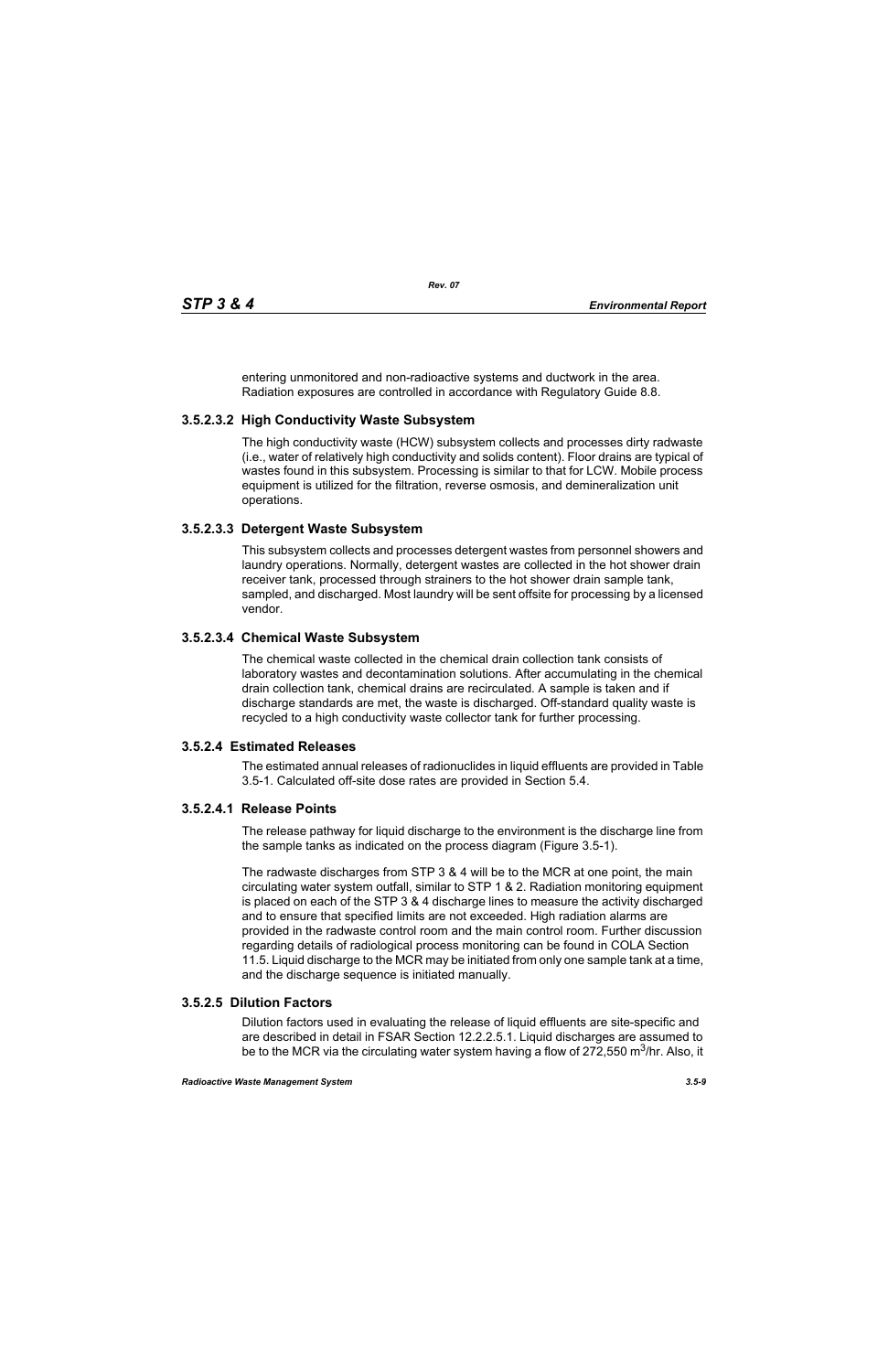is assumed that there will be a dilution factor of ten before subsequent consumption or recreational activity involving liquid effluent. (Note: The MCR, with a volume of approximately 200 million cubic meters, provides for a dilution factor much greater than the design assumption of 10.) Table 3.5-1 discharges are in compliance with 10 CFR 20 and 10 CFR 50, Appendix I.

### **3.5.2.6 Cost-Benefit Analysis for Liquid Effluent Population Doses**

Compliance with Appendix I to 10 CFR 50 numerical guidelines for offsite radiation doses as a result of liquid radioactive effluents during normal plant operations, including anticipated operational occurrences, is provided in FSAR Subsection 12.2.2.2. To demonstrate compliance with 10 CFR 50, Appendix I, Section II, paragraph D, a cost-benefit analysis was performed in accordance with the guidance in Regulatory Guide 1.110. The results of the cost-benefit analysis are documented in FSAR Subsection 11.2.1.2.

#### **3.5.3 Gaseous Waste Management System**

Gaseous radioisotopes are produced during the normal operation of STP 3 & 4. They include gaseous fission products and gaseous isotopes formed by neutron reactions with the reactor coolant and contained gases. These gases are retained in the plant systems and removed in a controlled fashion through the gaseous waste management system.

The gaseous waste management system collects waste from multiple sources and delays their release to allow short-lived nuclides to decay. The remaining activity is released in a controlled manner to the environment through the plant stack, a monitored release point.

The objective of the gaseous waste management system (hereafter referred to as the Offgas System) is to process and control the release of gaseous radioactive effluents to the site environs so as to maintain the exposure of people in unrestricted areas to radioactive gaseous effluents ALARA (10 CFR 50, Appendix I). This will be accomplished while maintaining occupational exposure ALARA and without limiting plant operation or availability.

The Offgas System provides for holdup and decay of radioactive gases in the offgas from the main condenser air evacuation system and consists of process equipment along with monitoring instrumentation and control components. The Offgas System minimizes and controls the release of radioactive material into the atmosphere by delaying and filtering the offgas process stream containing the radioactive isotopes of krypton, xenon, iodine, nitrogen, and oxygen sufficiently to achieve adequate decay before discharge from the plant. The Offgas System design minimizes the explosion potential of the gas mixture through recombination of radiolytic hydrogen and oxygen under controlled conditions. The basic reference for the Offgas System is the DCD, Section 11.3 (Reference 3.5-5) as modified in Section 11.3 of the FSAR.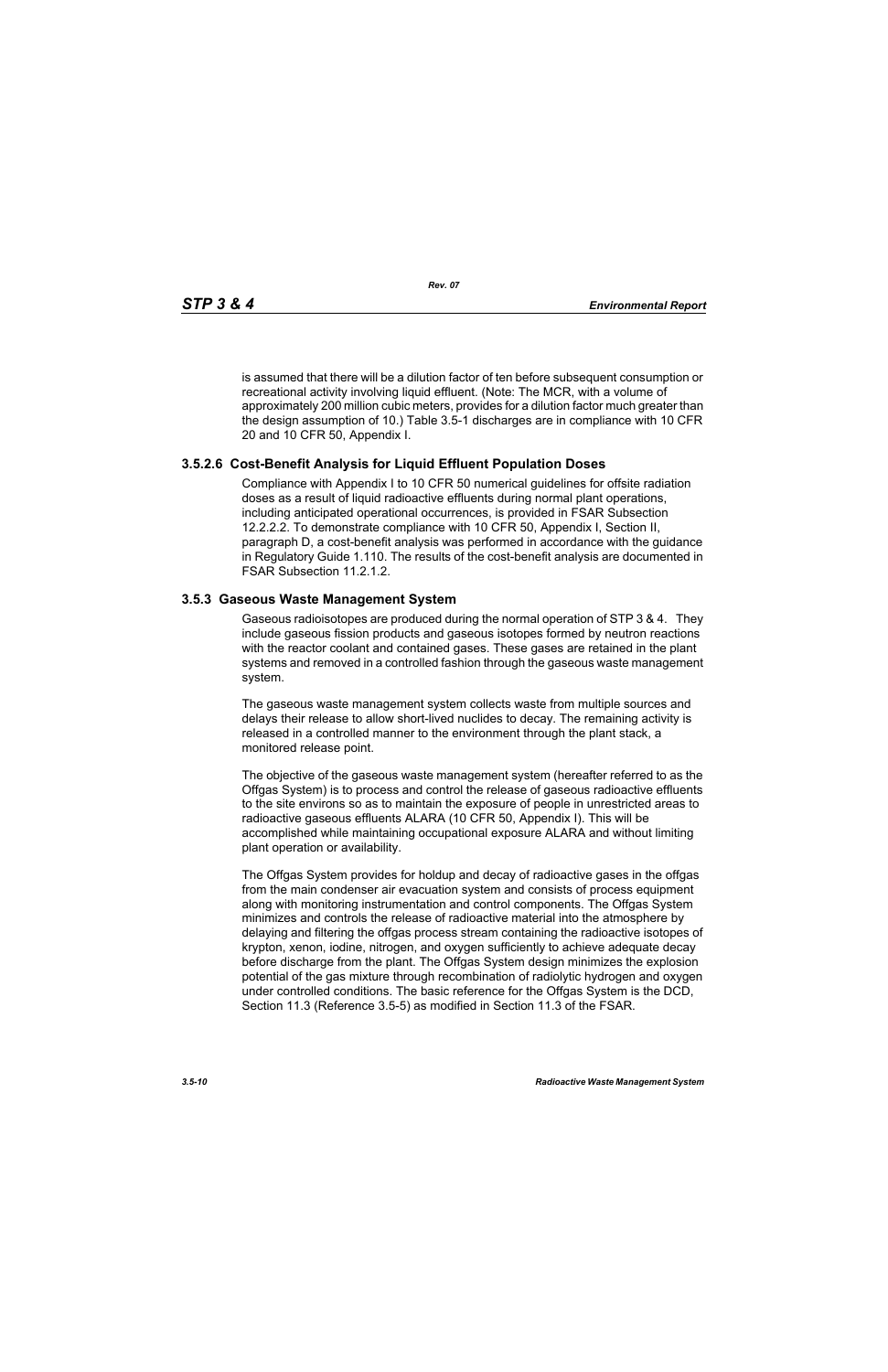# **3.5.3.1 Design Criteria**

The Offgas System is designed to limit the dose to offsite individuals from routine station releases to significantly less than the limits specified in 10 CFR 20 and to operate within the relevant limits specified in the technical specifications. As a conservative design basis for the Offgas System, an average annual noble radio gas source term (based on 30-minute decay) of 3700 MBq/s is used as discussed in Subsection 3.5.1.1.1. The system is mechanically capable of processing three times the source term without affecting delay time of the noble gases. With a main condenser air in-leakage rate of 51 standard cubic meters per hour or 30 standard cubic feet per minute (10 standard cubic feet per minute per condenser shell), this treatment system results in a delay of 46 hours for krypton and 42 days for xenon. Using the given isotopic activities at the discharge of the Offgas System, the decontamination factor for each noble gas isotope can be determined. Subsection 3.5.1 presents source terms for normal operational and anticipated occurrence releases to the primary coolant. Tables in this section, if not designated otherwise, are based on a design basis offgas release rate of 3700 MBq/s of noble gases and 25.9 MBq/s of I-131. For normal expected operation, the leak rates and doses are expected to be less than one quarter of the design basis numbers.

The average annual exposure at the site boundary during normal operation from all gaseous sources is expected to meet the dose objectives of 10 CFR 50, Appendix I. The radiation dose design basis for the treated offgas is to provide sufficient holdup until the required fraction of the radionuclides has decayed with the daughter products retained by the charcoal and the High Efficiency Particulate Air (HEPA) filter. The Offgas System equipment is selected, arranged, and shielded to maintain occupational exposure ALARA in accordance with NRC Regulatory Guide 8.8.

# **3.5.3.2 Process Description**

# **3.5.3.2.1 Process Functions**

Major process functions of the Offgas System include:

- **Dilution of air ejector offgas with steam to less than 4% hydrogen by volume.**
- Recombination of radiolytic hydrogen and oxygen into water to reduce the gas volume to be treated and the explosion potential in downstream process components.
- **Two-stage condensation of bulk water vapor, first using Turbine Building Cooling** Water (TCW) and then chilled water as the coolant, reducing the gaseous waste stream temperature to 10°C or less
- Dynamic adsorption of krypton and xenon isotopes on charcoal at about 25°C
- **Filtration of offgas**
- Monitoring of offgas radioactivity levels and hydrogen gas concentration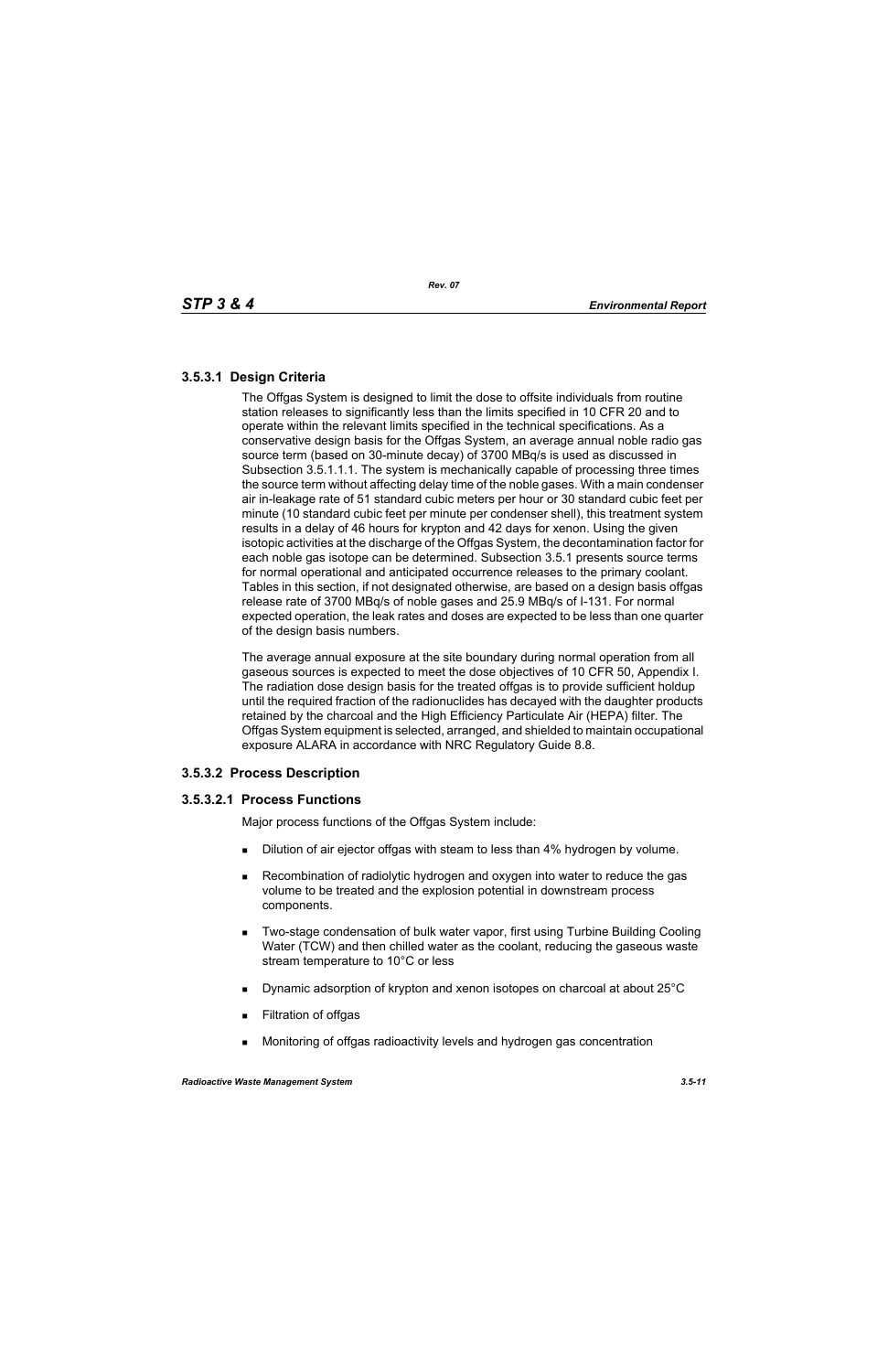- Release of processed offgas to the atmosphere
- Discharge of liquids to the main condenser and radwaste systems.

Major process functions of the ventilation systems may be found in COLA FSAR Section 9.4.

### **3.5.3.2.2 Process Equipment**

Major process equipment of the Offgas System consists of:

- **Process piping starting from the final steam dilution jets steam jet air ejector of the** Main Condenser Evacuation System (not a part of the Offgas System)
- Recombiner trains which include a preheater, a recombiner, and a condenser per train
- Cooler-condensers
- Activated charcoal adsorbers
- $HEPA$  filter
- **Monitoring instrumentation**
- **Process instrumentation and controls**
- **Debival Exacuation System**

#### **3.5.3.2.3 Process Facility**

The Offgas System process equipment is housed in a reinforced concrete structure to provide adequate shielding. Charcoal adsorbers are installed in a temperaturemonitored and controlled vault. The facility is located in the Turbine Building to minimize piping. TCW is used as the coolant for the offgas condensers.

The gaseous waste stream is then cooled to 10°C or less in the cooler condenser. Chilled water (7°C) is used from the HVAC Normal Cooling Water (HNCW) System. The gaseous waste stream is heated to approximately 25°C by ambient heating in the charcoal vault. Radiation shielding design provides adequate protection of instrumentation and plant personnel required to monitor and operate the system.

#### **3.5.3.3 Offgas System Description**

#### **3.5.3.3.1 Main Condenser Offgas**

The significant gaseous wastes discharged to the Offgas System during normal plant operation are radiolytic hydrogen and oxygen, main condenser air inleakage, and radioactive isotopes of krypton, xenon, nitrogen and oxygen. These non-condensable gases are collected in the main condenser and discharged to the offgas system by the main condenser evacuation system.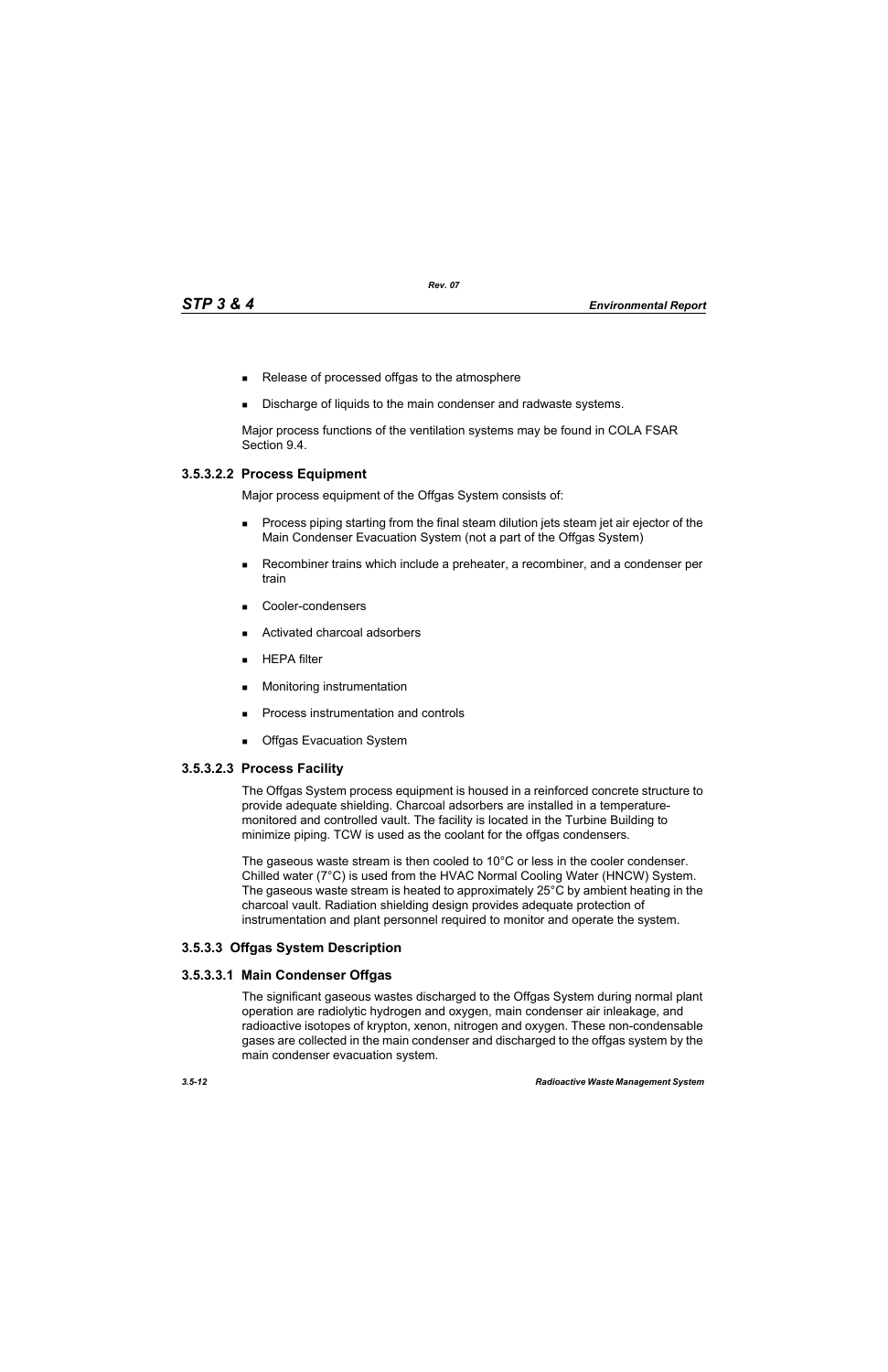Radioactive particles are present as a result of radioactive decay of the noble gas parents. These particulates are removed from the offgas stream by the condensation, adsorption, and filtration equipment. Therefore, effectively no radioactive particulates are released from the Offgas System to the plant stack or vent. Radioiodines (notably I-131) may be present in significant quantities in the reactor steam and to some extent carried over through the condensation stages of the Offgas System. Removal of iodine takes place in the passage of process gas through the activated charcoal adsorbers, so that essentially no iodine is released from the Offgas System to the plant stack or vent.

Releases of gaseous wastes to the atmosphere are controlled to assure the calculated dose to any person in an unrestricted area is maintained below the dose objectives of Appendix I to 10 CFR 50. Every reasonable effort has been made to keep radiation exposures and release of radioactive materials ALARA.

Calculated doses from releases from the offgas system are provided in Section 5.4.

#### **3.5.3.3.2 Process Design**

A flow diagram for the Offgas System has been included as Figure 3.5-2. DCD Section 11.3 and FSAR Section 11.3 contain a more detailed discussion of the process design, equipment components, and equipment operation.

#### **3.5.3.4 Other Radioactive Gas Sources**

Radioactive gases are present in the power plant buildings as a result of process leakage and steam discharges. The process leakage is the source of the radioactive gases in the air discharged through the ventilation system. Details regarding the design of the ventilation system are provided in COLA Section 9.4, the radiation activity levels from the ventilation systems in COLA Section 12.3, and the ventilation flow rates in COLA Section 9.4.

#### **3.5.3.5 Instrumentation and Control**

Control and monitoring of the offgas process equipment is performed both locally and remotely from the main control room. Instrument components are installed, wherever possible, in accessible areas to facilitate operation and maintenance. Only instrument sensing elements are permitted behind shield walls. The temperature of the gaseous waste stream is measured in the preheater and at various locations in the recombiner to ensure that recombination is occurring. The gaseous waste stream temperature is also measured after both the offgas condenser and the cooler condenser to ensure the stream is cooled sufficiently to remove undesired moisture. All of these temperatures are alarmed in the main control room. The flow rate of the air ejector offgases downstream of the recombiner is continuously recorded. This flow rate, in conjunction with activity concentrations in Bq/cc (becquerels per cubic centimeter), as measured by the monitor downstream of the recombiners and the monitor downstream of the charcoal adsorbers, will permit monitoring fission gases from the reactor, calculation of offgas discharge to the vent in MBq and calculation of the charcoal adsorber system performance. Activity release that would exceed the maximum permitted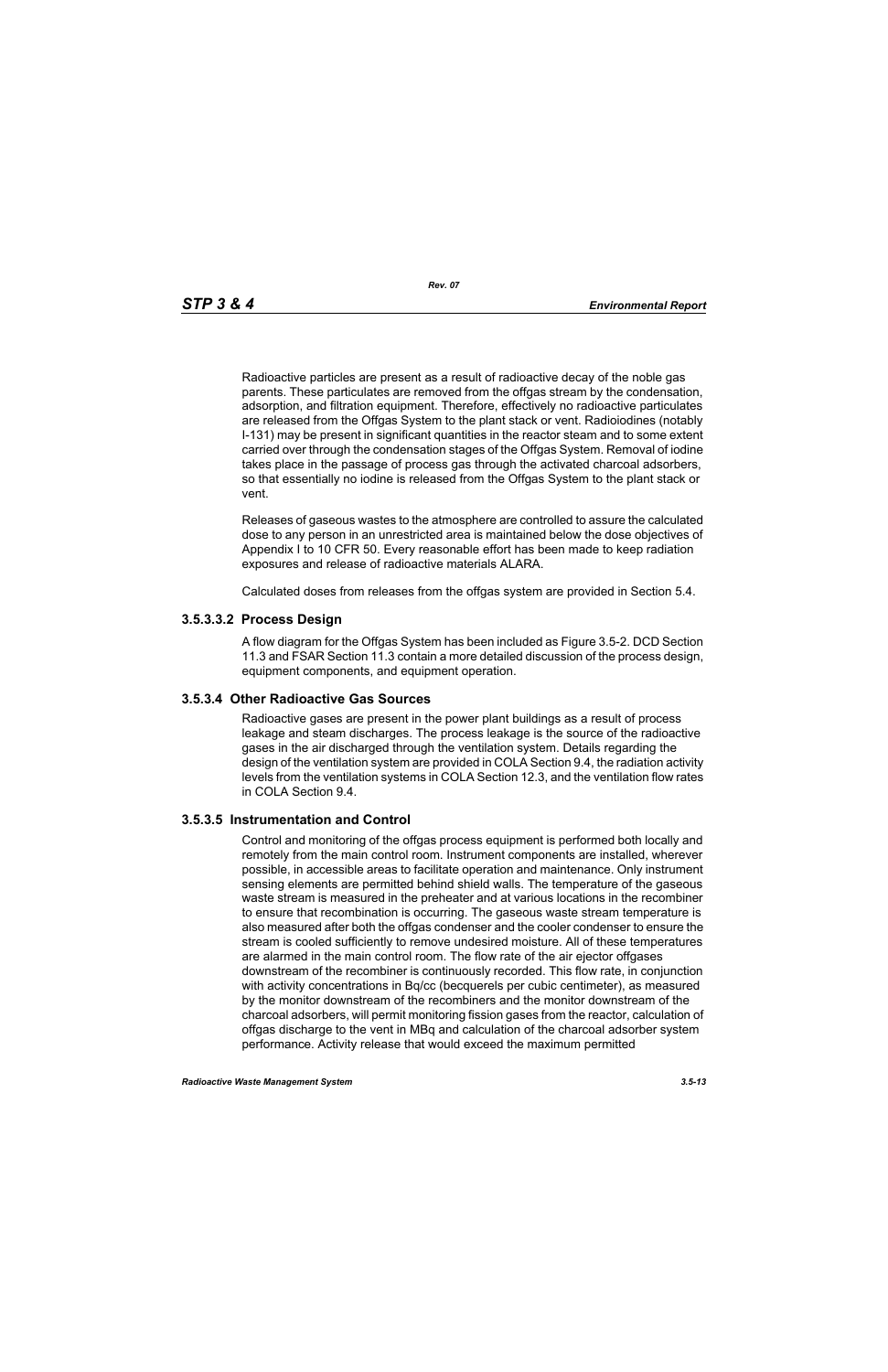instantaneous value is alarmed, and causes closure of the final process gas release valve, terminating the release.

### **3.5.3.6 Radioactive Releases**

#### **3.5.3.6.1 Release Points**

The primary release point for STP 3 & 4 is the Reactor Building stack (one per unit). This stack serves as the release point for the Reactor Building, Turbine Building, and Radwaste Building. Other exhaust points for clean releases are the roof top vents for the Control and Service Buildings and the Service Building health physics room roof vent. The Reactor Building stack is a roof-mounted steel shell in a steel framework extending to a height of 76 meters above ground level. The closest plant buildings to the stack are the Control Building to a height of 10.7 meters and the Turbine Building to a height of 43 meters above grade.

#### **3.5.3.6.2 Projected Releases**

Projected releases from the plant stack have an estimated total flow rate of at least 566,000  $\mathrm{m}^3$ /h through the 2.4-meter diameter circular stack, which extends 76 meters above ground level. Ventilation releases are assumed to be less than 40°C. Table 3.5- 2 lists expected gaseous isotopic releases from one ABWR plant.

#### **3.5.3.7 Cost-Benefit Analysis for Gaseous Effluent Population Doses**

Compliance with Appendix I to 10 CFR 50 numerical guidelines for offsite radiation doses as a result of gaseous or airborne radioactive effluents during normal plant operations, including anticipated operational occurrences, is provided in FSAR Subsection 12.2.2.2. To demonstrate compliance with 10 CFR 50, Appendix I, Section II, paragraph D, a cost-benefit analysis was performed in accordance with the guidance in Regulatory Guide 1.110. The results of the cost-benefit analysis are documented in FSAR Subsection 11.3.11.1.

#### **3.5.4 Solid Waste Management System**

Solid radioactive wastes are produced by multiple methods in a nuclear power station. The waste can be either dry or wet solids, and the source can be an operational activity, maintenance, or another function.

The Solid Waste Management System (SWMS) will collect, process, and package solid radioactive wastes generated as a result of normal plant operation, including anticipated operational occurrences. The system design ensures that the solid radioactive wastes would be collected, monitored, segregated, stored, and packaged for shipment in a manner that minimizes exposure to plant personnel and the public in accordance with 10 CFR 20 and 10 CFR 50, Appendix I. The basic reference for the SWMS is the COLA, Section 11.4.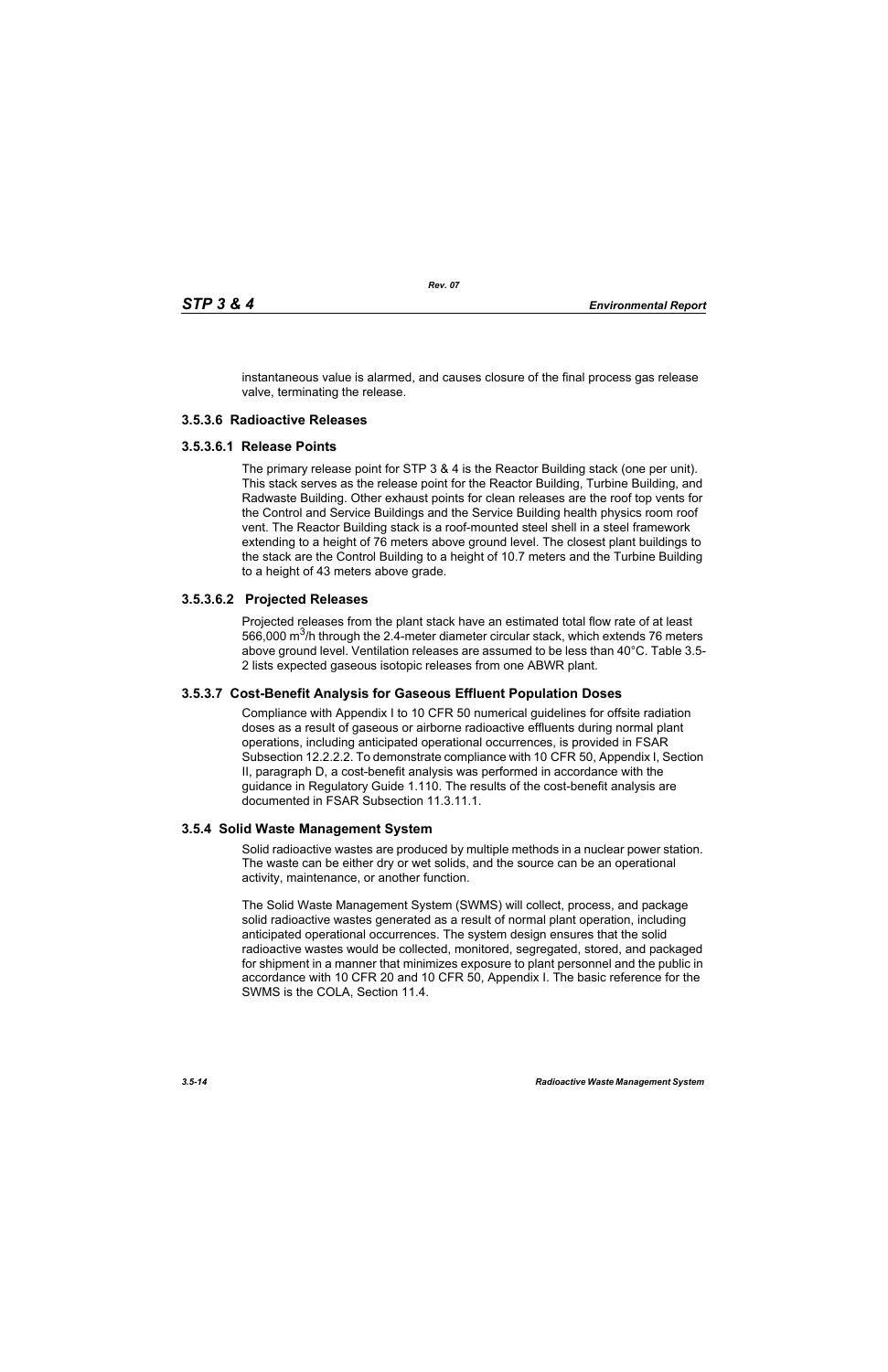# **3.5.4.1 Design Bases**

### **3.5.4.1.1 Design Objective**

The SWMS provides the capability for processing and packaging wastes from the Cleanup Water System, the Fuel Pool Cooling and Cleanup System, the Suppression Pool Cleanup System, the Condensate Polishing System, and the Radwaste System itself. Wastes from these systems will consist of spent resin and backwash slurries.

The SWMS also provides a means of:

- **Packaging dry active waste materials, such as HVAC filters and nonflammable** organic materials
- Packaging contaminated metallic materials and incompressible solid objects such as small tools and equipment components

The SWMS is designed so that the failure or maintenance of any frequently used component does not impair system or plant operation. Storage is provided ahead of the process equipment to allow holdup for radioactive decay and as required in case of a delay in processing due to maintenance. The operating philosophy of the SWMS is manual start and automatic stop with all functions interlocked to provide a fail-safe mode of SWMS operation.

# **3.5.4.1.2 Design Criteria**

Collection, processing, packaging, and storage of radioactive wastes will be performed to maintain any potential radiation exposure to plant personnel ALARA in accordance with Regulatory Guide 8.8 (Reference 3.5-6) and within the limits of 10 CFR 20. Table 3.5-9 summarizes the radiological activities in the solid waste, based on the sources of waste. Processing of wastes will be done to meet 10 CFR 61 criteria for wastes being shipped to burial, or for wastes being sent to a processor, the waste acceptance criteria of the waste processor. Packaged wastes will be shipped in conformance with the requirements in 49 CFR 173, Subpart I. Sufficient onsite storage is provided to hold at least six months production of radwaste.

The radiation levels of wet solid waste being added to shipping containers are measured to prevent the container from exceeding acceptable radiation levels.

# **3.5.4.2 System Description**

#### **3.5.4.2.1 General Description**

The process diagram for the solid radwaste system is shown on Figure 3.5-1. The major SWMS equipment consists of the following:

- Backwash receiving tanks and forwarding pumps
- **Spent resin tanks and phase separators**
- Decant pumps and transfer pumps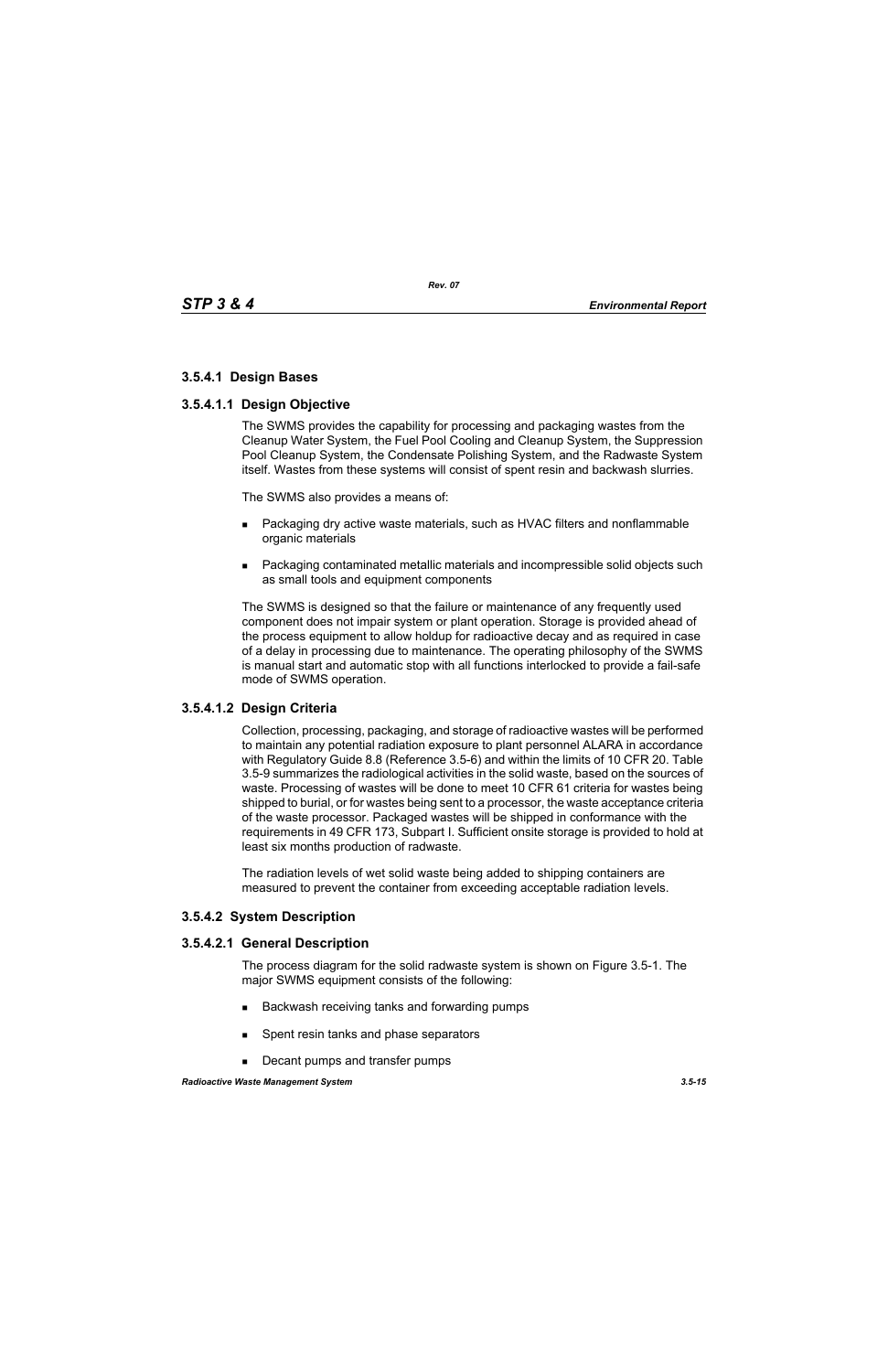- High integrity container (HIC) dewatering and drying equipment
- Connections and auxiliaries for mobile systems

The following design features are incorporated into the SWMS:

- I All components and piping which contain slurries have flushing connections.
- All tanks and equipment that use compressed gases for transport or drying of resins or filter sludges are vented to the plant ventilation exhaust system. The vents are designed to prevent liquids and solids from entering the plant ventilation system.

# **3.5.4.2.2 General Requirements**

The SWMS processes both wet and dry solid wastes in compliance with:

- The releases of radioactive materials to an unrestricted area are within the concentration limits of 10 CFR 20, Appendix B, Table II. All solid wastes are monitored for radiation before either processing or disposal as nonradioactive waste. It is expected that some dry solid waste will be disposable as nonradioactive. All liquids and gases from solid waste processing are treated by the liquid waste management system or by the Radwaste Building ventilation system.
- The SWMS has sufficient storage of both unprocessed and processed wastes to deal with both normal and anticipated operational occurrences. These storage facilities have been designed with adequate shielding to protect the operators from excessive radiation. Wastes will be processed separately by type and source.
- The SWMS is designed in accordance with Regulatory Guide 1.143.

# **3.5.4.2.3 Spent Resins and Sludges**

Wet solid wastes are spent resins and sludges from powdered resins and filter backwashing. The spent resins and sludges are sent to vendor-supplied mobile dewatering systems. See Table 3.5-11 for "Expected Waste Volumes Generated Annually by Each 'Wet' Solid Waste Source and Tank Capacities" (For one ABWR).

# **3.5.4.2.4 Dry Active Waste**

Dry active waste is loaded on marine containers or into shielded containers as required to meet shipping limitations. Estimated volumes of dry active waste generated annually are provided in Table 3.5-10.

# **3.5.4.2.5 Environmental and Exposure Control**

Solid radwaste processing equipment will be designed in accordance with Regulatory Guide 1.143 to minimize the spread of contamination and maintain operator dose rates ALARA.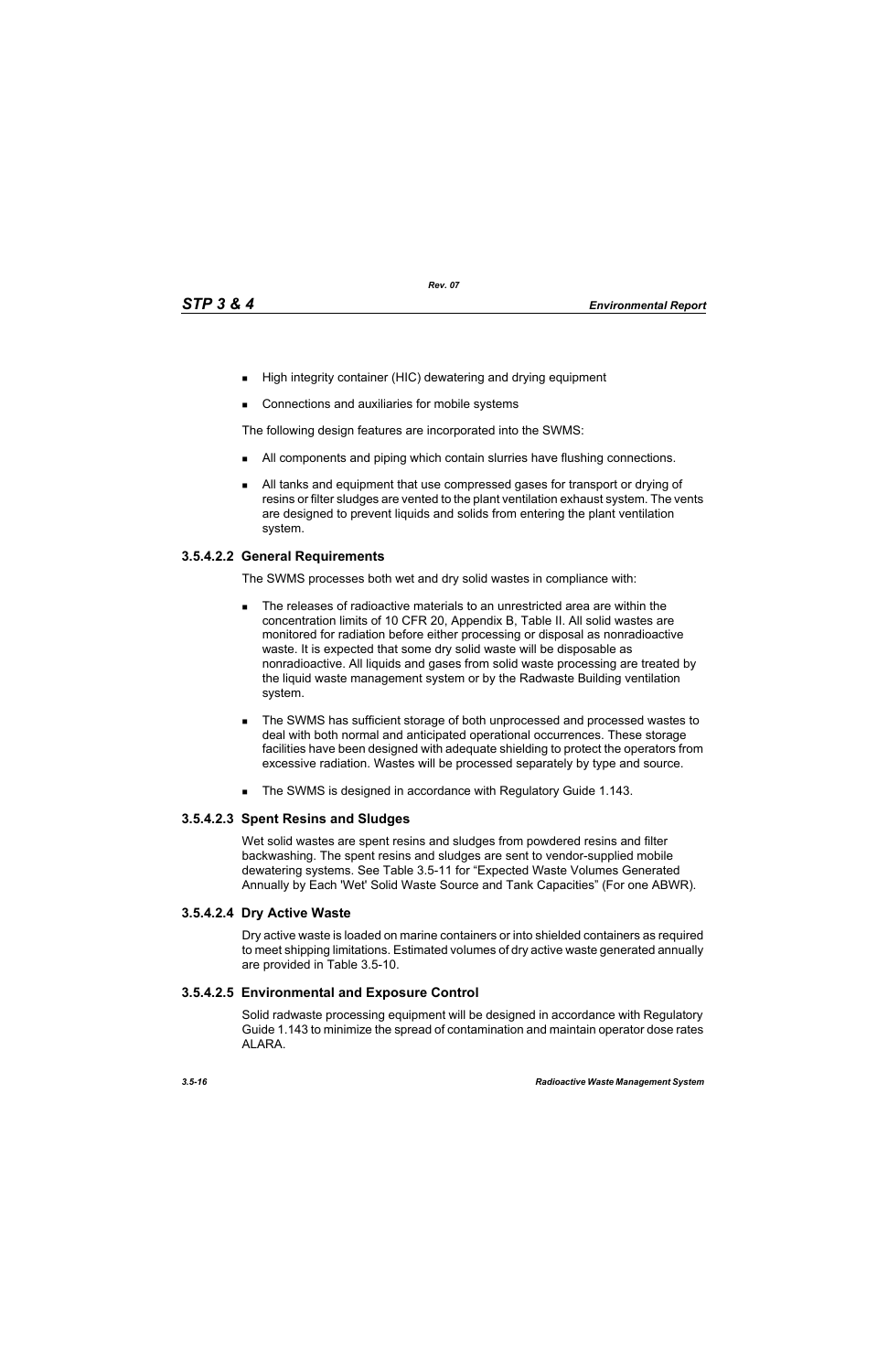# **3.5.4.2.6 Malfunction Analysis**

The process system is protected from overfilling the waste container by a high-level trip that closes the waste container fill valve and a camera that enables the operator to view the level of waste in the container and take action as required.

# **3.5.4.2.7 Shipment**

Containers normally can be shipped after processing, provided the proper shielding is available, without exceeding U.S. Department of Transportation radiation limits. If 49 CFR 173 dose limitations cannot be met, the containers are temporarily stored until the appropriate shielding is available.

Normally, high-integrity containers will be shipped after they are filled. While awaiting shipment, the high-integrity containers are temporarily stored with shielding in an appropriate storage location. A barrier to restrict access will be placed around the shielding. The radiation dose rate at the barrier shall be 50 μGy/hr (micrograys per hour) or less. Storage contingencies in the event that an off-site waste disposal facility becomes unavailable are discussed in Section 4.5. There is space for either box containers or high integrity containers in the solid waste storage area in the radwaste building. Low activity waste collected in buildings outside of the radwaste building will be temporarily stored locally until transferred to the radwaste building for storage/shipment. Uncontaminated shipping containers and vehicles may be stored outside. The annual volumes of solid radwaste to be shipped offsite are estimated in Table 3.5-12 (for one ABWR).

The packaged waste is stored until it is shipped offsite to a licensed radwaste processing facility or burial site. Onsite processing of the waste is in accordance with the existing STP Process Control Program (PCP) to meet transportation and radwaste processing facility or burial site waste acceptance requirements. The existing STP PCP will be modified as required to ensure it addresses the STP 3 & 4 waste streams. Packaging of waste for offsite shipment complies with applicable Department of Transportation and NRC regulations that specify requirements for shipment of radioactive material, including 49 CFR 172, 173 and 178, and 10 CFR 71.

# **3.5.4.2.8 Contingencies for Class B and C Wastes**

It is expected that Class B and C wastes will constitute about 5% of the low level radioactive waste (LLRW) that will be generated by the plant, with the balance being Class A waste (with small amounts of greater than Class C wastes that are subject to separate disposal provisions). As of July 1, 2008, the LLRW disposal facility in Barnwell, South Carolina is no longer accepting Class B and C waste from sources in states such as Texas that are outside of the Atlantic Compact. However, the disposal facility in Clive, Utah, is still accepting Class A waste from out of state.

STP 3 & 4 plans to load fuel in 2015 and begin operation no earlier than 2016 and therefore will not be generating Class B and C waste until then. Typically it takes about a year after fuel load before a sufficient quantity of B/C waste is generated to warrant a shipment for disposal. By 2016, it is likely that a disposal facility will be available that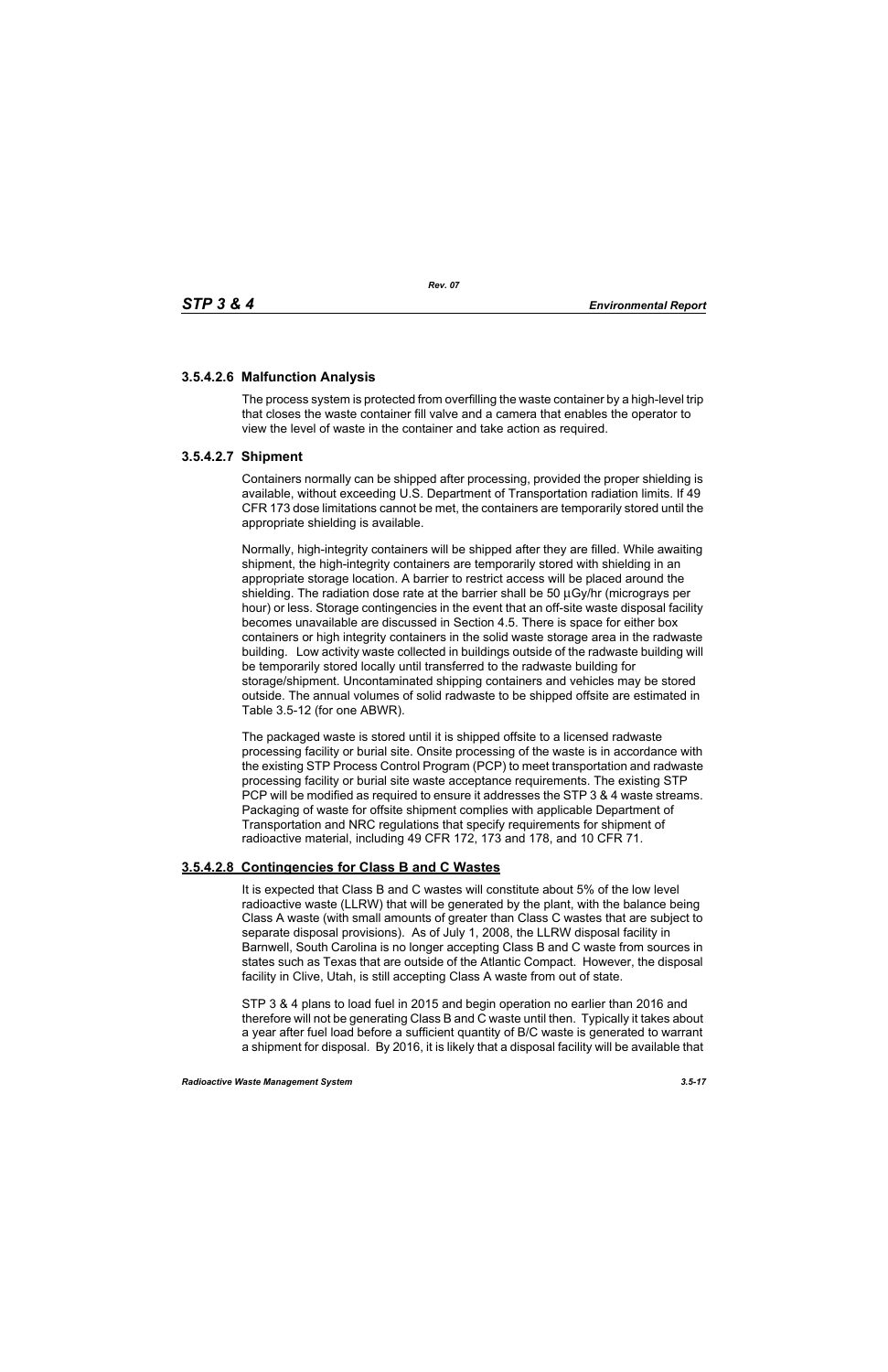will accept Class B and C waste from sources in Texas. In particular, in 2004, Waste Control Specialists applied for a license from the Texas Commission on Environmental Quality (TCEQ) to develop a disposal facility in Andrews County, Texas for Class A, B and C waste. As of August 2008, the Executive Director of Texas Commission on Environmental Quality has recommended to the full commission that Waste Control Specialists be granted the license to operate a Class A, B and C waste site for the Texas Compact. Therefore, by the time that STP 3 & 4 begins to operate, it is reasonable to expect that the Andrews County disposal facility will be in operation, and that STP 3 & 4 will be able to ship its Class A, B and C waste offsite to the Andrews County disposal facility.

However, in the event that there are no disposal facilities that will accept Class B and C wastes from sources in Texas at the time the plant begins operation, there are several options available for storage of such waste pending shipment offsite once a disposal facility becomes available:

- As provided in the FSAR Section 11.4.1.2, STP 3 & 4 Radwaste Building is designed to have 6 months of storage capacity for LLRW. Since Class B and C waste constitute only about 5% of the total LLRW, the Radwaste Building has about 10 years of safe storage capacity if it used solely for storage of Class B and C waste and if Class A waste is promptly shipped offsite. Also the waste tables in Section 11.4 are not based on a volume reduction (VR) process. Hence it is possible to extend this storage time frame by utilizing commercially available offsite waste processors. For example a VR of 8 to 10 is presently being achieved for resins.
- As described in FSAR Section 11.4.1.2, STP 1 & 2 have an Onsite Staging Facility (OSF) that could be used to store waste from STP 3 & 4 if that should become necessary. As explained in the Section 11.4.2.3.2 of the STP 1 & 2 UFSAR, the OSF has a 5-year LLRW storage capacity for Units 1 and 2. If that storage capacity were to be devoted to Class B and C waste, the OSF would have approximately 100 years of safe storage capacity for two units or 50 years for four units, assuming that Class A waste is shipped offsite in the normal course of business. Just as explained above, the storage duration could be extended by utilizing VR.
- If still additional storage capacity were eventually to be needed, STP 3 & 4 could construct storage facilities in accordance with applicable NRC guidance, such as Regulatory Issue Summary (RIS) 2008-12, Considerations for Extended Interim Storage of Low-Level Radioactive Waste by Fuel Cycle and Materials Licenses, and NUREG 0800 Section 11.4.

If STP 3 & 4 were to need to store Class B and C waste for an extended period of time, it would implement the provisions of RIS 2008-12 and NUREG 0800 Section 11.4.

The onsite storage facilities are designed to maintain onsite and offsite radiological doses within the limits in 10 CFR Part 20 and to maintain occupational exposures ALARA.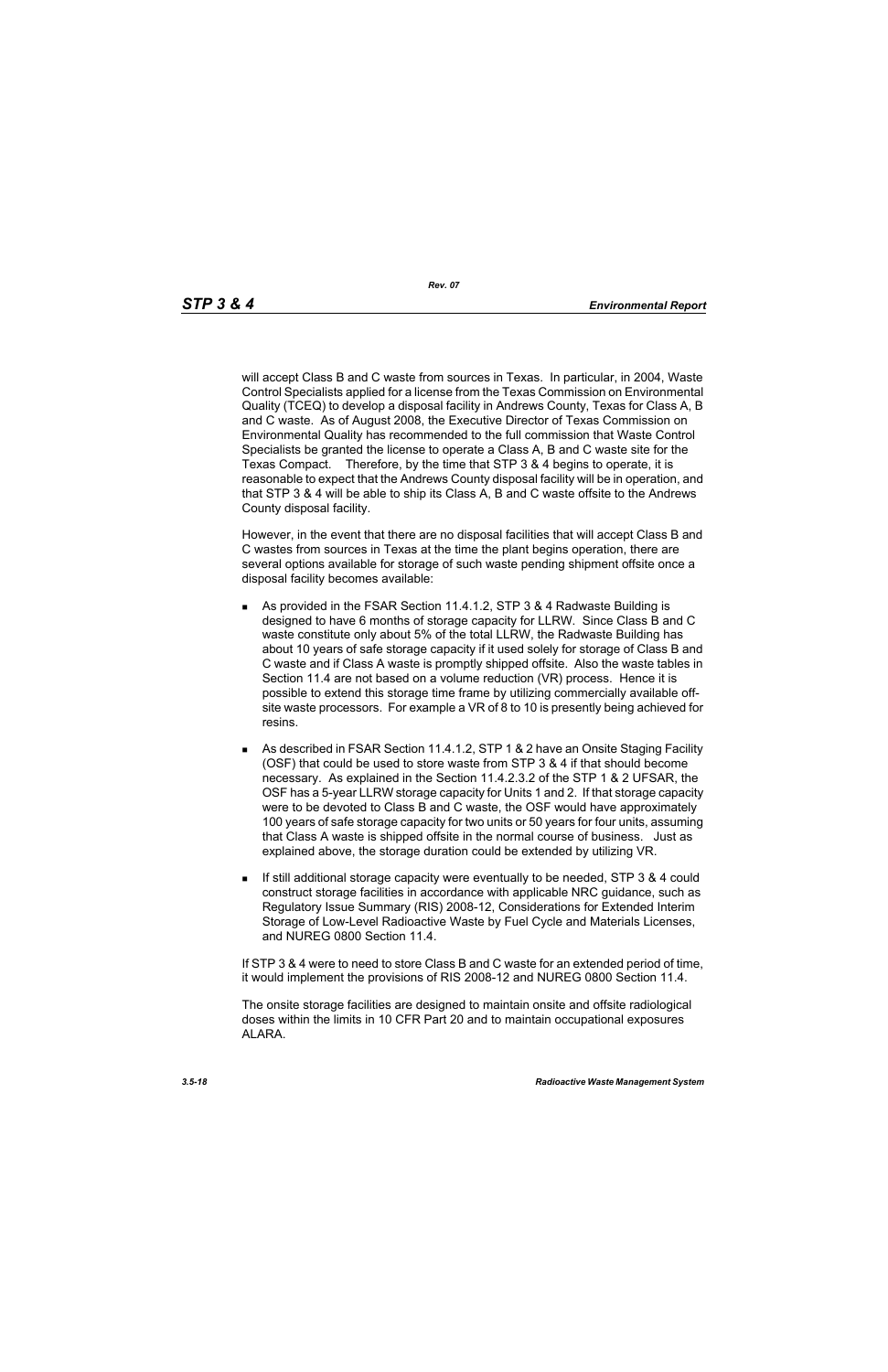# **3.5.5 References**

- 3.5-1 American National Standard Radioactive Source Term for Normal Operation of Light Water Reactors, ANSI/ANS-18.1.
- 3.5-2 Skarpelos, J.M. and R.S. Gilbert, Technical Derivation of BWR 1971 Design Basis Radioactive Material Source Terms, March 1973 (NEDO-10871).
- 3.5-3 Calculation of Releases of Radioactive Materials in Gaseous and Liquid Effluents from Boiling Water Reactors, NUREG-0016, Revision 1, January 1979.
- 3.5-4 Marrero, T.R., Airborne Releases From BWRs for Environmental Impact Evaluations, March 1976 (NEDO-21159).
- 3.5-5 ABWR Design Control Document, Tier 2 Manual, General Electric, Revision 4, March 1997.
- 3.5-6 Information Relevant to Ensuring that Occupational Radiation Exposures at Nuclear Power Stations Will Be as Low as is Reasonably Achievable, Regulatory Guide 8.8, June 1978, U.S. Nuclear Regulatory Commission, 1978.
- 3.5-7 Design Guidance for Radioactive Waste Management Systems, Structures, and Components Installed in Light-Water-Cooled Nuclear Power Plants, Regulatory Guide 1.143., Rev. 2 November 2001.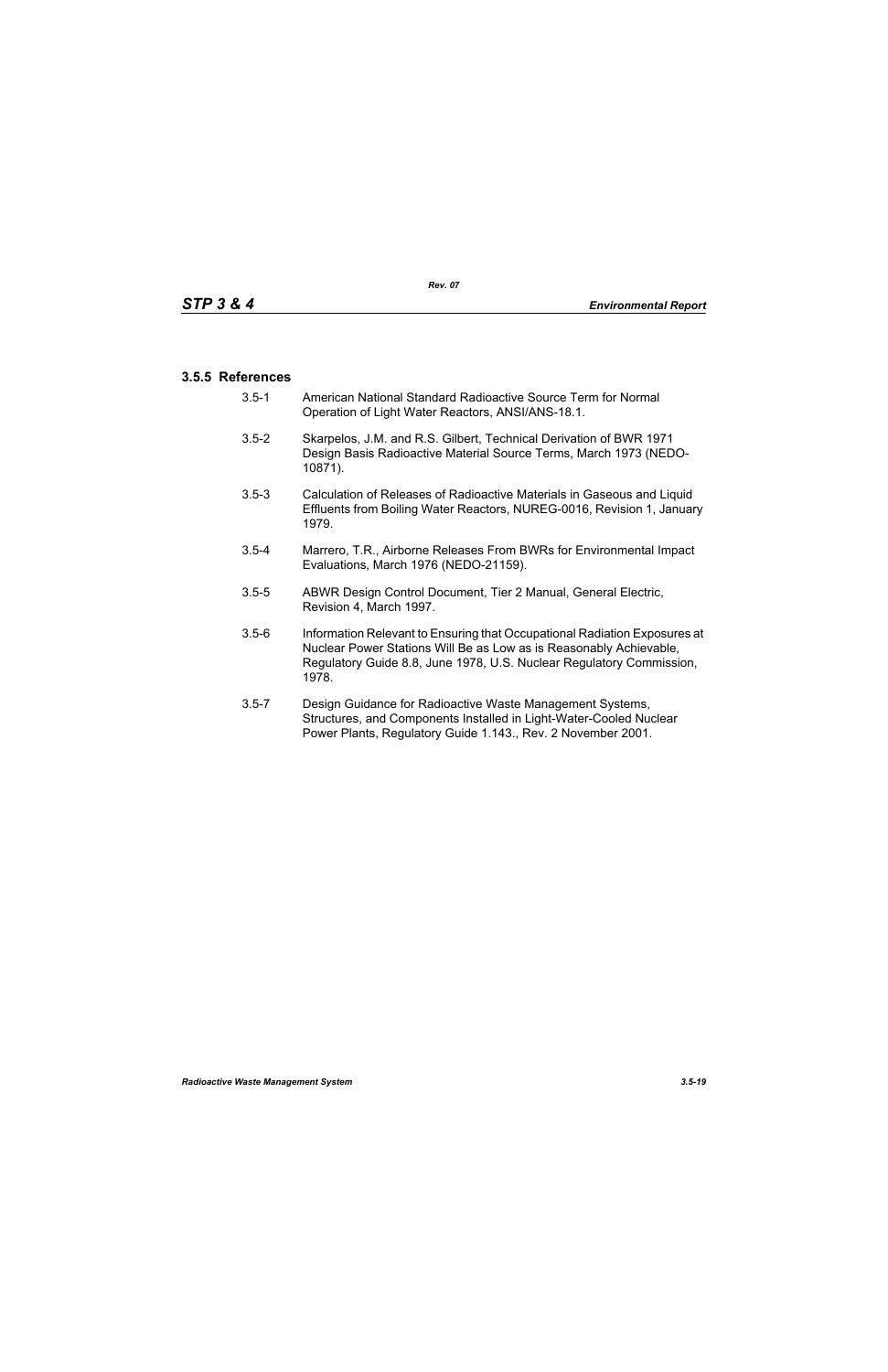| <b>Annual Average</b> |                                    |  |
|-----------------------|------------------------------------|--|
| Radionuclide          | <b>Liquid Releases</b><br>(MBq/yr) |  |
| $I - 131$             | 3.35E+02                           |  |
| $I-132$               | 7.15E+01                           |  |
| $I-133$               | 1.38E+03                           |  |
| $I - 134$             | 4.22E+00                           |  |
| $I-135$               | 4.03E+02                           |  |
| $H-3$                 | 2.96E+05                           |  |
| $C-14$                | $0.00E + 00$                       |  |
| Na-24                 | 1.87E+02                           |  |
| $P-32$                | 2.10E+01                           |  |
| $Cr-51$               | 6.30E+02                           |  |
| Mn-54                 | 1.47E+02                           |  |
| Mn-56                 | 7.55E+01                           |  |
| $Co-56$               | $0.00E + 00$                       |  |
| $Co-57$               | $0.00E + 00$                       |  |
| Co-58                 | 3.10E+02                           |  |
| Co-60                 | 5.69E+02                           |  |
| Fe-55                 | 3.50E+02                           |  |
| Fe-59                 | 8.24E+01                           |  |
| Ni-63                 | 6.29E+01                           |  |
| Cu-64                 | 4.67E+02                           |  |
| $Zn-65$               | 1.63E+01                           |  |
| Rb-89                 | $0.00E + 00$                       |  |
| Sr-89                 | 1.16E+01                           |  |
| Sr-90                 | 9.92E-01                           |  |
| $Y-90$                | $0.00E + 00$                       |  |
| Sr-91                 | 4.64E+01                           |  |
| $Y-91$                | 8.70E+00                           |  |
| Sr-92                 | $1.64E + 01$                       |  |
| $Y-92$<br>6.27E+01    |                                    |  |
| $Y-93$                | 5.05E+01                           |  |
| Zr-95                 | 4.10E+01                           |  |
|                       |                                    |  |

# **Table 3.5-1 Annual Average Liquid Releases**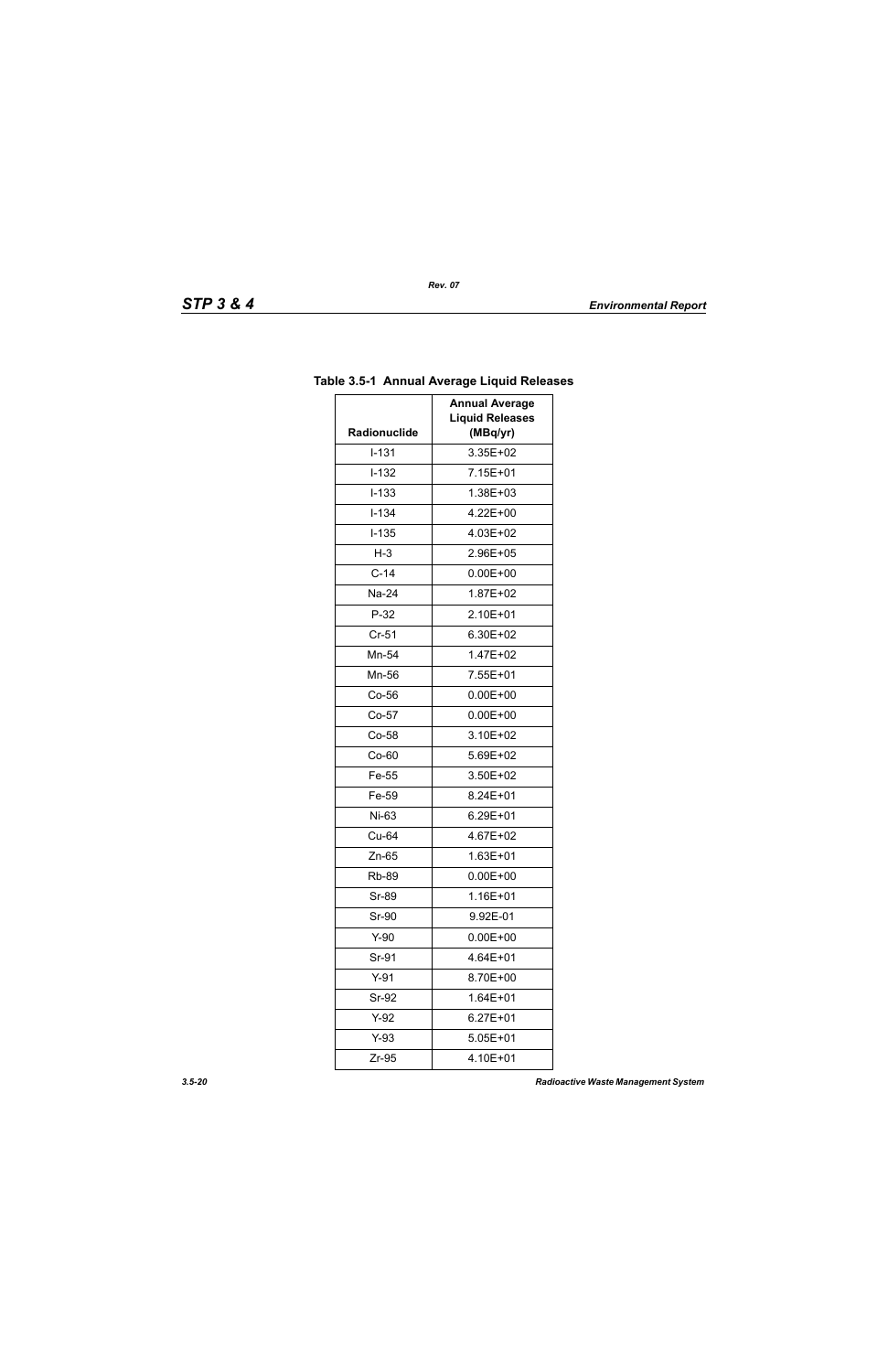| TD<br>SIF |  | œ |  |  |
|-----------|--|---|--|--|
|-----------|--|---|--|--|

| Radionuclide | <b>Annual Average</b><br><b>Liquid Releases</b><br>(MBq/yr) |  |
|--------------|-------------------------------------------------------------|--|
| <b>Nb-95</b> | 1.16E+01                                                    |  |
| Mo-99        | 9.66E+01                                                    |  |
| Tc-99m       | 2.10E+02                                                    |  |
| Ru-103       | $1.21E + 01$                                                |  |
| Rh-103m      | $0.00E + 00$                                                |  |
| Ru-106       | 3.29E+02                                                    |  |
| Rh-106       | $0.00E + 00$                                                |  |
| Ag-110m      | 4.44E+01                                                    |  |
| Sb-124       | $0.00E + 00$                                                |  |
| Te-129m      | $3.12E + 00$                                                |  |
| Te-131m      | 3.10E+00                                                    |  |
| Te-132       | 5.00E-01                                                    |  |
| Cs-134       | 4.18E+02                                                    |  |
| Cs-136       | 2.78E+01                                                    |  |
| Cs-137       | 6.57E+02                                                    |  |
| Cs-138       | 2.96E-02                                                    |  |
| Ba-140       | 6.23E+01                                                    |  |
| La-140       | $0.00E + 00$                                                |  |
| Ce-141       | 1.10E+01                                                    |  |
| Ce-144       | 1.44E+02                                                    |  |
| Pr-143       | 3.00E+00                                                    |  |
| Nd-147       | 7.40E-02                                                    |  |
| W-187        | 8.24E+00                                                    |  |
| Np-239       | 3.51E+02                                                    |  |

# **Table 3.5-1 Annual Average Liquid Releases (Continued)**

(FSAR Section 12.2, Table 12.2-22)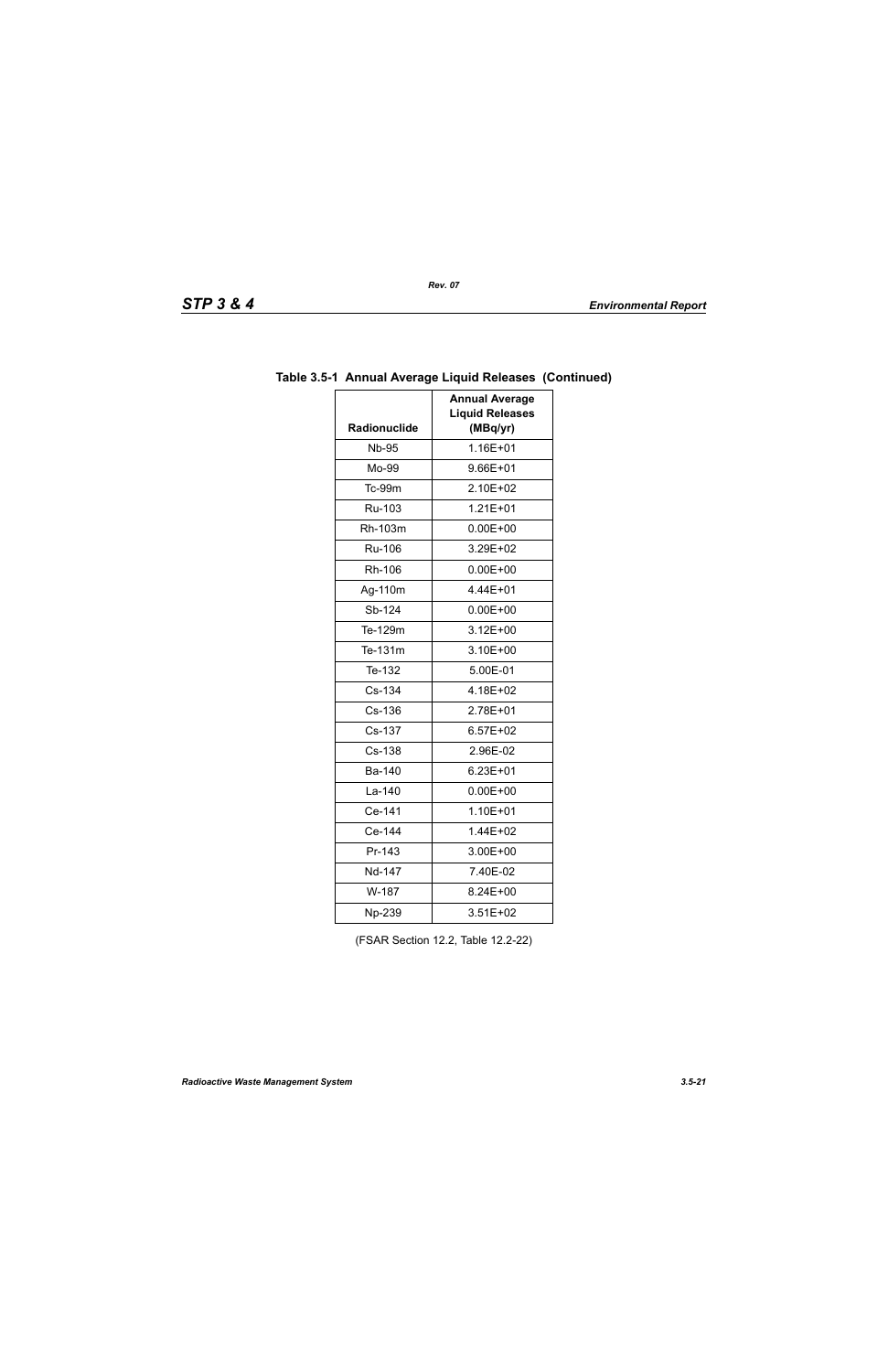|              | <b>Annual Average</b>   |
|--------------|-------------------------|
|              | <b>Gaseous Releases</b> |
| Radionuclide | (MBq/yr)                |
| Kr-83m       | $3.1E + 01$             |
| $Kr-85m$     | 7.8E+05                 |
| <b>Kr-85</b> | $2.1E+07$               |
| <b>Kr-87</b> | $9.3E + 05$             |
| <b>Kr-88</b> | $1.4E + 06$             |
| Kr-89        | 8.9E+06                 |
| <b>Kr-90</b> | $1.2E + 01$             |
| Xe-131m      | 1.9E+06                 |
| Xe-133m      | $3.2E + 03$             |
| Xe-133       | 8.9E+07                 |
| Xe-135m      | $1.5E + 07$             |
| Xe-135       | $1.7E + 07$             |
| Xe-137       | 1.9E+07                 |
| Xe-138       | $1.6E + 07$             |
| Xe-139       | $1.5E + 01$             |
| $I-131$      | $9.6E + 03$             |
| $I-132$      | $8.1E + 04$             |
| $I - 133$    | $6.3E + 04$             |
| $I - 134$    | $1.4E + 05$             |
| $I-135$      | 8.9E+04                 |
| $H-3$        | 2.7E+06                 |
| $C-14$       | 3.4E+05                 |
| Na-24        | $1.5E + 02$             |
| $P-32$       | $3.4E + 01$             |
| Ar-41        | $2.5E + 05$             |
| $Cr-51$      | $1.3E + 03$             |
| Mn-54        | 2.0E+02                 |
| Mn-56        | 1.3E+02                 |
| Fe-55        | $2.4E + 02$             |
| Fe-59        | 3.0E+01                 |
| $Co-58$      | 8.9E+01                 |
| $Co-60$      | 4.8E+02                 |
| Ni-63        | $2.4E - 01$             |
| Cu-64        | 3.7E+02                 |
| Zn-65        | 4.1E+02                 |

# **Table 3.5-2 Annual Average Gaseous Releases**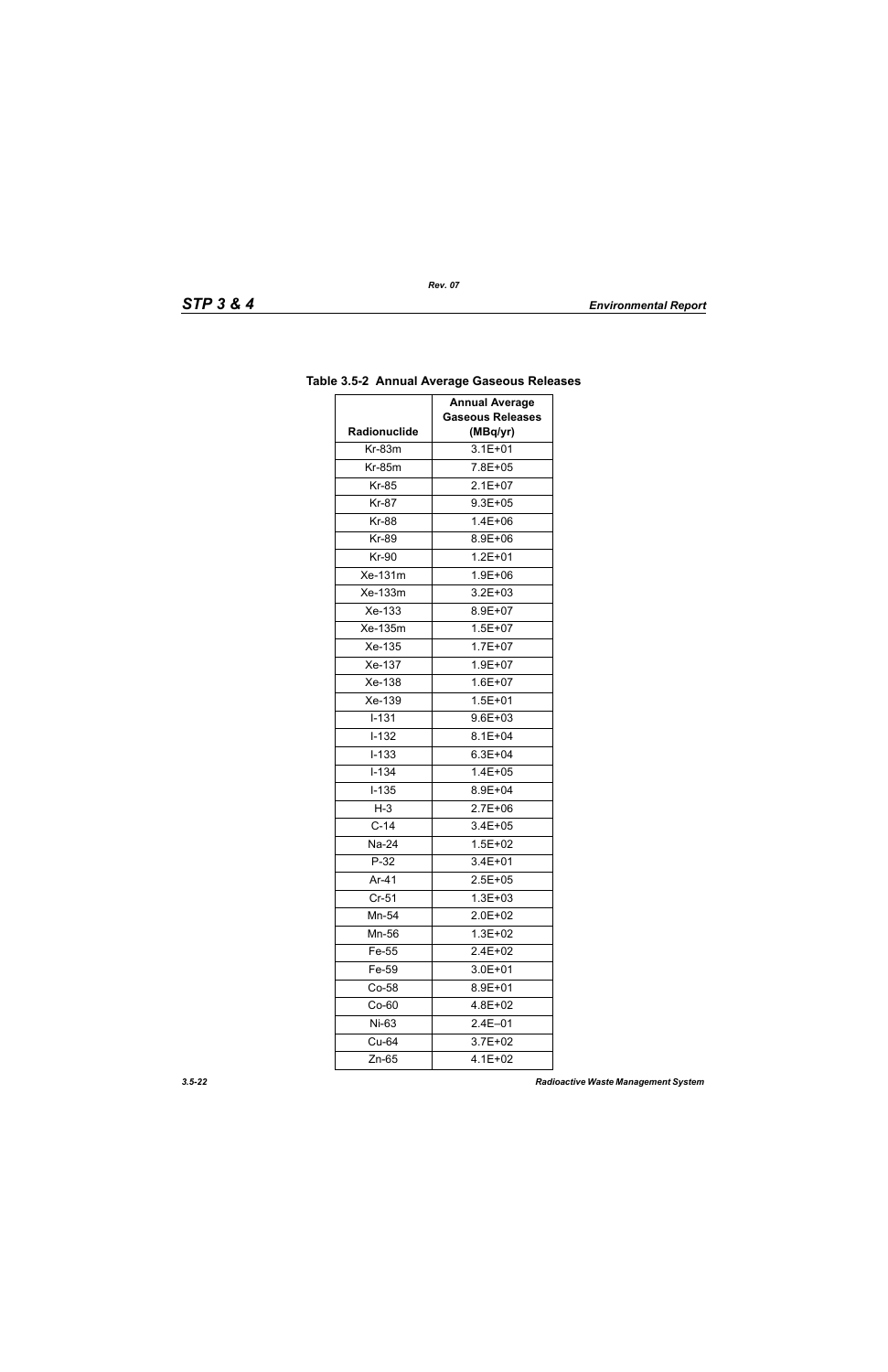| Radionuclide | <b>Annual Average</b><br><b>Gaseous Releases</b><br>(MBq/yr) |
|--------------|--------------------------------------------------------------|
| <b>Rb-89</b> | $1.6E + 00$                                                  |
| <b>Sr-89</b> | $2.1E + 02$                                                  |
| Sr-90        | 2.6E+00                                                      |
| $Y-90$       | $1.7E + 00$                                                  |
| Sr-91        | $3.7E + 01$                                                  |
| Sr-92        | $2.9E + 01$                                                  |
| $Y-91$       | 8.9E+00                                                      |
| $Y-92$       | $2.3E + 01$                                                  |
| $Y-93$       | $4.1E + 01$                                                  |
| $Zr-95$      | $5.9E + 01$                                                  |
| <b>Nb-95</b> | $3.1E + 02$                                                  |
| Mo-99        | 2.2E+03                                                      |
| Tc-99m       | $1.1E + 01$                                                  |
| Ru-103       | $1.3E + 02$                                                  |
| Rh-103m      | $4.1E + 00$                                                  |
| Ru-106       | 7.0E-01                                                      |
| Rh-106       | 7.0E-01                                                      |
| Ag-110m      | 7.4E-02                                                      |
| Sb-124       | $6.7E + 00$                                                  |
| Te-129m      | $8.1E + 00$                                                  |
| Te-131m      | 2.8E+00                                                      |
| Te-132       | 7.0E-01                                                      |
| Cs-134       | $2.3E + 02$                                                  |
| Cs-136       | $2.2E + 01$                                                  |
| Cs-137       | 3.5E+02                                                      |
| Cs-138       | $6.3E + 00$                                                  |
| Ba-140       | 1.0E+03                                                      |
| La-140       | $6.7E + 01$                                                  |
| Ce-141       | 3.4E+02                                                      |
| Ce-144       | 7.0E-01                                                      |
| Pr-144       | 7.0E-01                                                      |
| W-187        | 7.0E+00                                                      |
| Np-239       | 4.4E+02                                                      |

# **Table 3.5-2 Annual Average Gaseous Releases (Continued)**

(FSAR Section 12.2, Table 12.2-20)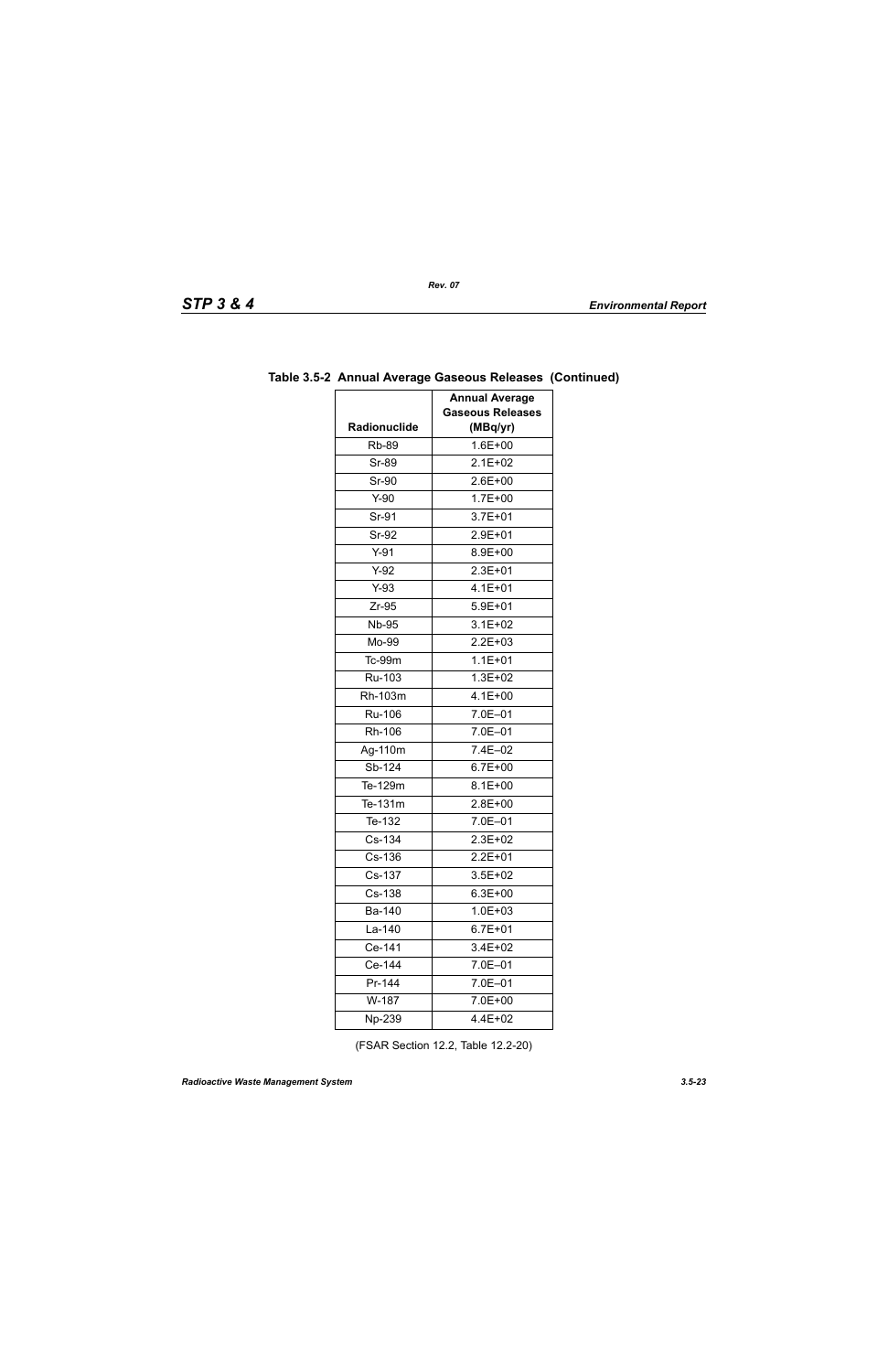| <b>Isotope</b><br><b>Decay Constant, 1/hours</b> |             | Source Term t = 30 min (MBq/s) |  |
|--------------------------------------------------|-------------|--------------------------------|--|
| $Kr-83m$<br>3.73 E-01                            |             | $1.1E + 02$                    |  |
| $Kr-85m$                                         | 1.55 E-01   | $2.0F + 02$                    |  |
| Kr-85                                            | 7.37 E-06   | 8.9E-01                        |  |
| Kr-87                                            | 5.47 E-01   | $5.6E + 02$                    |  |
| Kr-88<br>2.48 E-01                               |             | $6.3E + 02$                    |  |
| Kr-89<br>1.32 E+01                               |             | $6.3E + 00$                    |  |
| Xe-131m<br>2.41 E-03                             |             | 7.4E-01                        |  |
| $Xe-133m$<br>1.30 E-02                           |             | $1.1E + 01$                    |  |
| $Xe-133$<br>5.46 E-03                            |             | $3.1E + 02$                    |  |
| Xe-135m<br>2.72 E+00                             |             | $2.5E + 02$                    |  |
| Xe-135<br>7.56 E-02                              |             | $8.1E + 02$                    |  |
| Xe-137<br>1.08 E+01                              |             | $2.6E + 01$                    |  |
| Xe-138                                           | $2.93 E+00$ | 7.8E+02                        |  |
| TOTAL                                            |             | $3.7E + 03$                    |  |

**Table 3.5-3 Noble Gas Source Terms in Steam** 

(Reference 3.5-5, Table 11.1-1)

| <b>Decay Constant, 1/hours</b><br><b>Isotope</b> |          | <b>Concentration (MBq/g)</b> |
|--------------------------------------------------|----------|------------------------------|
| $I - 131$                                        | 3.59E-03 | 5.9E-04                      |
| $1 - 132$                                        | 3.03E-01 | $5.2E-03$                    |
| $I - 133$                                        | 3.33E-02 | $4.1E-03$                    |
| $I - 134$<br>7.91E-01                            |          | 8.9E-03                      |
| $I - 135$<br>1.05E-01                            |          | 5.6E-03                      |

(Reference 3.5-5, Table 11.1-2)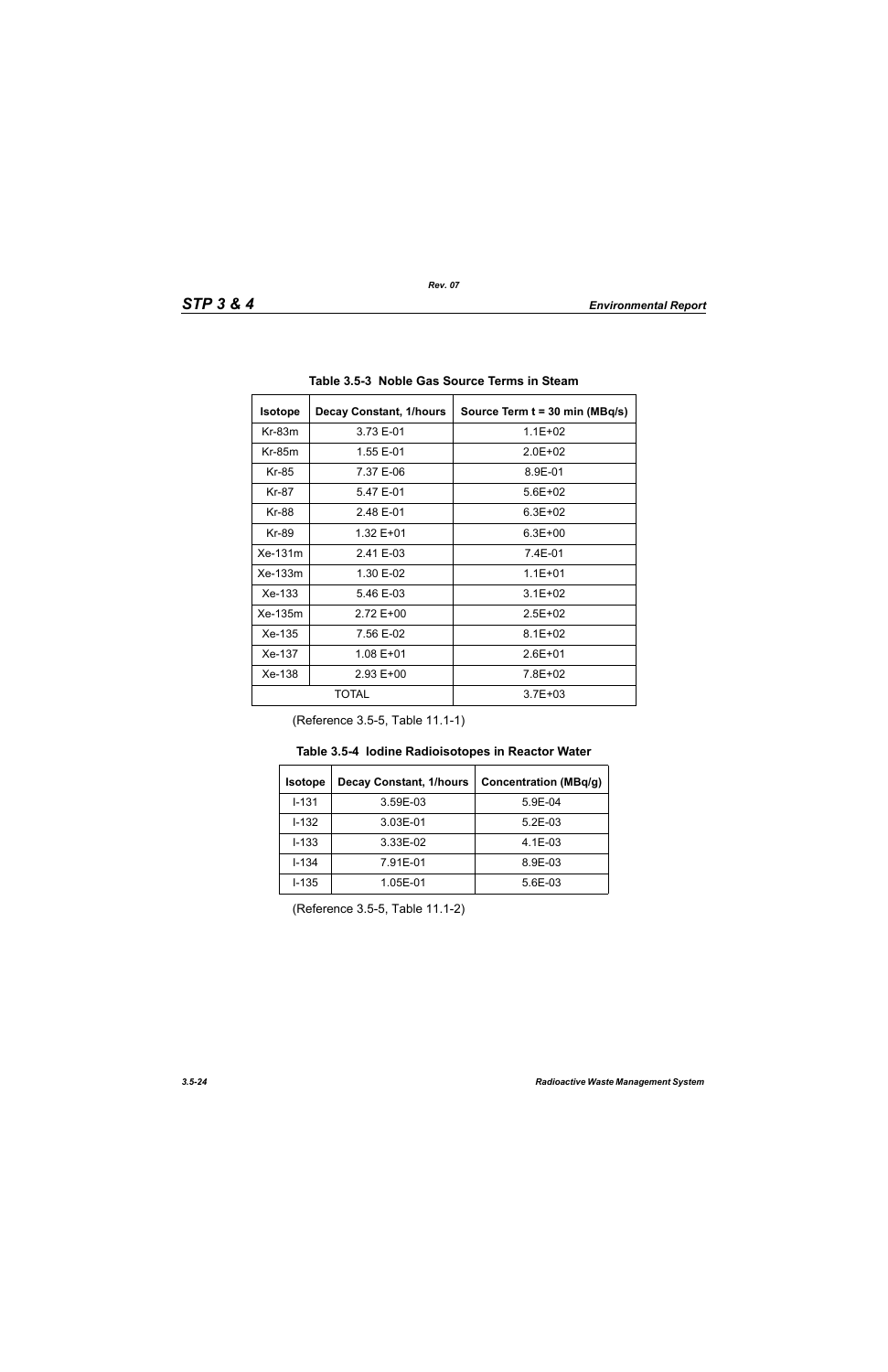| <b>Isotope</b> | <b>Decay Constant, 1/hours</b> | <b>Concentration (MBq/g)</b> |
|----------------|--------------------------------|------------------------------|
| <b>Rb-89</b>   | 2.74E+00                       | 7.8E-04                      |
| Sr-89          | 5.55E-04                       | $1.2E-05$                    |
| Sr-90/Y-90     | 2.81E-06                       | 8.5E-07                      |
| Sr-91          | 7.31E-02                       | 5.2E-04                      |
| Sr-92          | 2.56E-01                       | 1.4E-03                      |
| $Y-91$         | 4.93E-04                       | 4.8E-06                      |
| $Y-92$         | 1.96E-01                       | 8.1E-04                      |
| $Y-93$         | 6.8E-02                        | 5.2E-04                      |
| Zr-95/Nb-95    | 4.41E-04                       | 9.6E-07                      |
| Mo-99/Tc-99m   | 1.05E-02                       | 2.4E-04                      |
| Ru-103/Rh-103m | 7.29E-04                       | 2.4E-06                      |
| Ru-106/Rh-106  | 7.83E-05                       | 3.7E-07                      |
| Te-129m        | 8.65E-04                       | 4.8E-06                      |
| Te-131m        | 2.31E-02                       | $1.2E-05$                    |
| Te-132         | 8.89E-03                       | 1.2E-06                      |
| Cs-134         | 3.84E-05                       | 3.3E-06                      |
| Cs-136         | 2.22E-03                       | $2.2E-06$                    |
| Cs-137         | 2.63E-06                       | 8.9E-06                      |
| Cs-138         | 1.29E+00                       | 1.5E-03                      |
| Ba-140/La-140  | 2.26E-03                       | 4.8E-05                      |
| Ce-141         | 8.88E-04                       | 3.7E-06                      |
| Ce-144/Pr-144  | 1.02E-04                       | 3.7E-07                      |
| Np-239         | 1.24E-02                       | 1.0E-03                      |

#### **Table 3.5-5 Nonvolatile Fission Products in Reactor Water**

(Reference 3.5-5, Table 11-1-3)

NOTE: Nuclides shown as pairs are assumed to be in secular equilibrium. The parent decay constant and concentration are shown.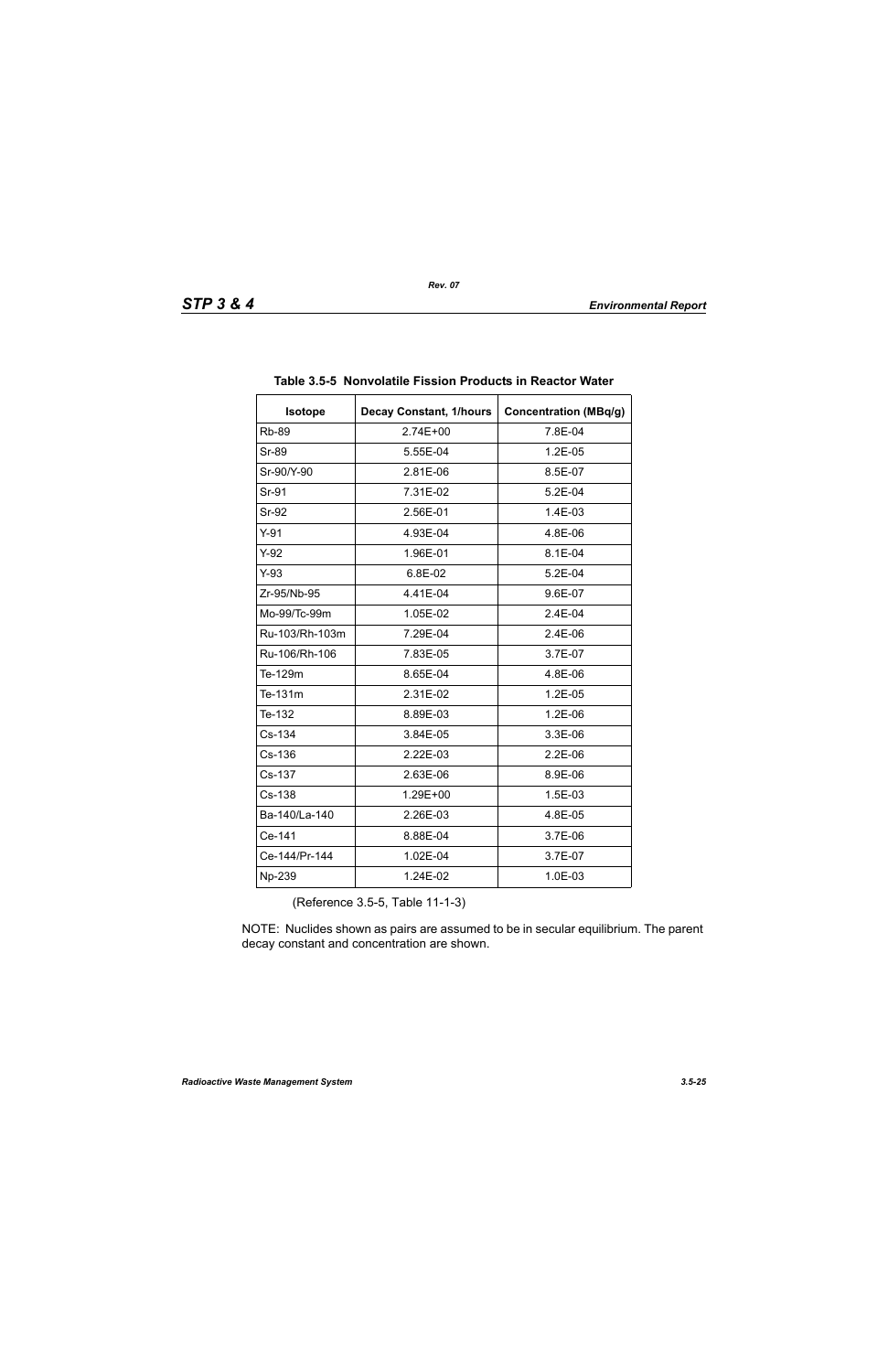|  | Table 3.5-6 Coolant Activation Products in Reactor Water and Steam |  |
|--|--------------------------------------------------------------------|--|
|--|--------------------------------------------------------------------|--|

| <b>Isotope</b> | <b>Half-Life</b> | <b>Steam Concentration</b><br>(MBq/q) | <b>Reactor Water</b><br><b>Concentration</b><br>(MBq/g) |
|----------------|------------------|---------------------------------------|---------------------------------------------------------|
| N-16           | 7.13 s           | 1.9E+00 [1]                           | $3.6E+00$ [2]                                           |

[1] Use 11 MBq/g for operation with hydrogen water chemistry

[2] Valid at core exit

(Reference 3.5-5, Table 11.1-4)

| <b>Isotope</b> | <b>Decay Constant, 1/hours</b> | <b>Concentration (MBq/g)</b> |
|----------------|--------------------------------|------------------------------|
| Na-24          | 4.63E-02                       | 1.3E-03                      |
| $P-32$         | 2.02E-03                       | $2.4E-0.5$                   |
| $Cr-51$        | 1.04E-03                       | 7.4E-04                      |
| Mn-54          | 9.53E-05                       | 8.5E-06                      |
| Mn-56          | 2.69E-01                       | 6.7E-03                      |
| Co-58          | 4.05E-04                       | $2.4E - 0.5$                 |
| $Co-60$        | 1.50E-05                       | 4.8E-05                      |
| Fe-55          | 3.04E-05                       | $1.2E - 04$                  |
| Fe-59          | 6.33E-04                       | 3.7E-06                      |
| Ni-63          | 7.90E-07                       | $1.2E - 04$                  |
| Cu-64          | 5.42E-02                       | 3.7E-03                      |
| $Zn-65$        | 1.18E-04                       | 2.4E-05                      |
| Ag-110m        | 1.16E-04                       | 1.2E-07                      |
| W-187          | 2.90E-02                       | 3.7E-05                      |

**Table 3.5-7 Non-Coolant Activation Products in Reactor Water** 

(Reference 3.5-5, Table 11.1-5)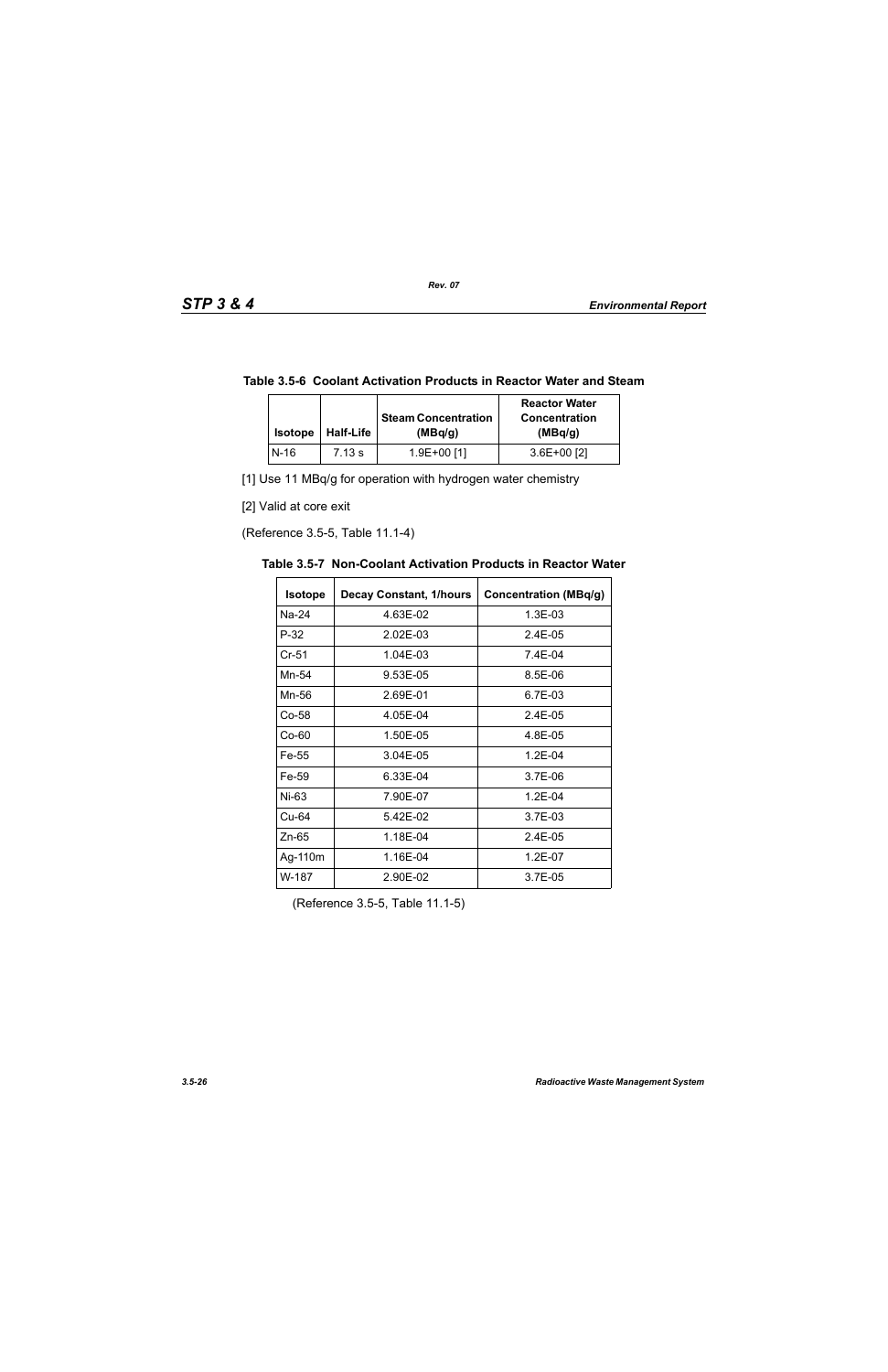# **Table 3.5-8 Capability of Liquid Radwaste Subsystems to Process Expected Wastes [1]**

| <b>Subsyste</b><br>m | <b>Process</b><br>Rate | <b>Maximum Process</b><br>Capacity [6] | <b>Normal Waste</b><br><b>Generation Rate</b> | <b>Maximum Daily</b><br><b>Generation Rate</b> |
|----------------------|------------------------|----------------------------------------|-----------------------------------------------|------------------------------------------------|
| <b>LCW</b> [2]       | 34 $m^3/h$             | 653 $m^3$ /day                         | 55 $m^3$ /day                                 | 615 $m^3$ /day                                 |
| <b>HCW</b> [3]       | 34 $m^3/h$             | 653 $m^3$ /day                         | 15 $m^3$ /day                                 | 65 $m^3$ /day                                  |
| DW [4]               | 34 $m^3/h$             | 653 $m^3$ /day                         | 4 $m^3$ /day                                  | 12 $m^3$ /day                                  |
| CW [5]               | 4 $m^3/h$              | 192 $m^3$ /day                         | 2 $m^3$ /day                                  | 2 $m^3$ /day                                   |

[1] FSAR Table 11.2-2

[2] LCW – low conductivity waste

[3] HCW – high conductivity waste

[4] DW – detergent waste

[5] CW – Chemical Waste

[6] For one day only

| <b>Halogens</b> |            | <b>Soluble Fission</b><br><b>Products</b> |              | <b>Insoluble Fission</b><br><b>Products</b> |               | <b>Activation Products</b> |              |
|-----------------|------------|-------------------------------------------|--------------|---------------------------------------------|---------------|----------------------------|--------------|
| <b>Isotope</b>  | <b>MBq</b> | <b>Isotope</b>                            | <b>MBq</b>   | <b>Isotope</b>                              | <b>MBq</b>    | <b>Isotope</b>             | <b>MBq</b>   |
| $I-131$         | 7.38E+07   | <b>Rb-89</b>                              | 1.37E+05     | $Y-91$                                      | 1.78E+06      | $Na-24$                    | 2.44E+07     |
| $I-132$         | 1.50E+07   | Sr-89                                     | 4.59E+06     | $Y-92$                                      | 3.58E+06      | $P-32$                     | $6.41E + 06$ |
| $I-133$         | 1.08E+08   | Sr-90                                     | 3.58E+05     | $Y-93$                                      | $6.62E + 06$  | $Cr-51$                    | 2.44E+08     |
| $I - 134$       | 9.86E+06   | $Y-90$                                    | 3.58E+05     | $Zr-95$                                     | 3.60E+05      | Mn-54                      | 3.49E+06     |
| $I - 135$       | 4.67E+07   | Sr-91                                     | $6.18E + 06$ | <b>Nb-95</b>                                | $3.60E + 0.5$ | Mn-56                      | 2.16E+07     |
|                 |            | Sr-92                                     | 4.75E+06     | Ru-103                                      | 8.42E+05      | Co-58                      | $9.14E + 06$ |
|                 |            | Mo-99                                     | 1.97E+07     | Rh-103M                                     | 8.42E+05      | $Co-60$                    | 2.01E+07     |
|                 |            | Tc-99M                                    | 1.97E+07     | Ru-106                                      | $1.51E + 05$  | Fe-55                      | 2.63E+07     |
|                 |            | Te-129M                                   | 1.64E+06     | Rh-106                                      | $1.51E + 05$  | Fe-59                      | 1.33E+06     |
|                 |            | Te-131M                                   | 4.51E+05     | La-140                                      | $1.22E + 07$  | Ni-63                      | 5.06E+07     |
|                 |            | Te-132                                    | 1.15E+06     | Ce-141                                      | 1.25E+06      | Cu-64                      | 5.93E+07     |
|                 |            | Cs-134                                    | 7.54E+05     | Ce-144                                      | 1.50E+05      | $Zn-65$                    | $9.81E + 06$ |
|                 |            | Cs-136                                    | 3.13E+05     | Pr-143                                      | 1.50E+05      | Ag-110M                    | 4.91E+04     |
|                 |            | Cs-137                                    | $2.08E + 06$ |                                             |               | W-187                      | $1.11E + 06$ |
|                 |            | Cs-138                                    | $1.01E + 06$ |                                             |               |                            |              |
|                 |            | Ba-140                                    | 1.22E+07     |                                             |               |                            |              |
|                 |            | Np-239                                    | 6.99E+07     |                                             |               |                            |              |

#### **Table 3.5-9 Solid Radwaste Component Inventories [1]**

[1] Sum total of inventories from CUW (Reactor Water Cleanup System) Backwash Receiving Tank, CF (Condensate Filtration) Backwash Receiving Tank, Phase Separator, Spent Resin Storage Tank, Liquid Waste (LW) Backwash Receiving Tank (FSAR Section 12.2, Tables 12.2-15a-d & 12.2-15l)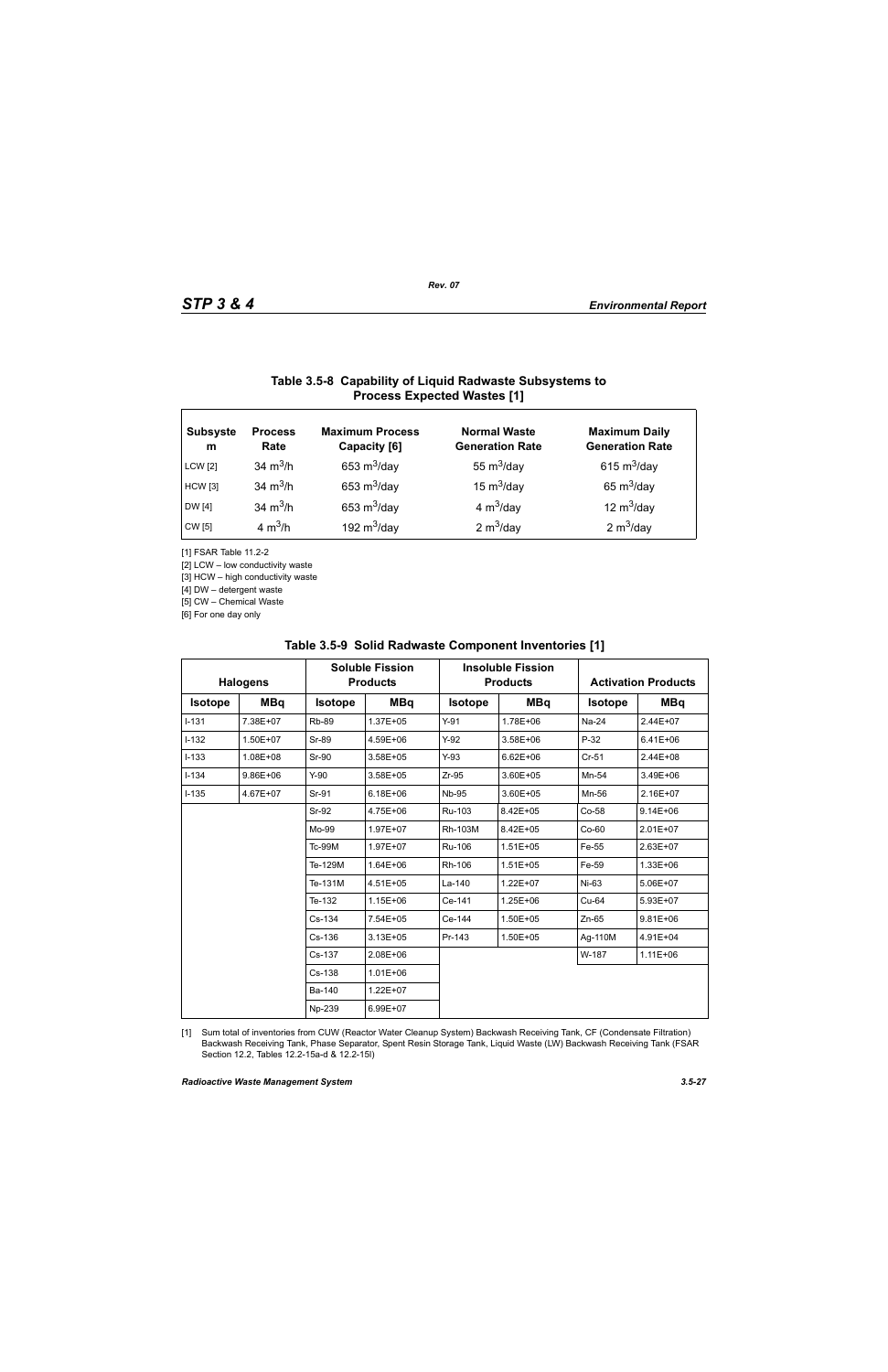| le 3.5-10 Estimates of Expected Annual "Dry" Solid Wasi |                                |  |
|---------------------------------------------------------|--------------------------------|--|
| <b>Dry Waste Source</b>                                 | Volume Generation ( $m^3$ /yr) |  |
| <b>Combustible Waste</b>                                | 225                            |  |
| Compactable Waste                                       | 38                             |  |
| <b>Other Waste</b>                                      | 100                            |  |

# **Table 3.5-10 Estimates of Expected Annual "Dry" Solid Wastes**

(FSAR Section 11.4, Table 11.4-2)

#### **Table 3.5-11 Expected Waste Volume Generated Annually by Each "Wet" Solid Waste Source and Tank Capacities**

| <b>Wet Waste Source</b>        | Volume Generation (m <sup>3</sup> /yr) [1] |  |  |
|--------------------------------|--------------------------------------------|--|--|
| CUW F/D Sludge                 | 4.7                                        |  |  |
| FPC F/D Sludge                 | 1.8                                        |  |  |
| Condensate Filter sludge       | 4.6                                        |  |  |
| <b>LCW Filter Sludge</b>       | 0.6                                        |  |  |
| <b>HCW Filter Sludge</b>       | 3.8                                        |  |  |
| Condensate Demineralizer resin | 18.0                                       |  |  |
| <b>LCW Demineralizer Resin</b> | 1.8                                        |  |  |
| <b>HCW Demineralizer Resin</b> | 1.8                                        |  |  |
| <b>HCW RO Reject</b>           | 73.0                                       |  |  |

CUW F/D – Reactor Water Cleanup filter demineralizer FPC F/D – Fuel Pool Cooling and Cleanup filter demineralizer [1] FSAR 11.4, Table 11.4-1

| Table 3.5-12 Estimated Shipped Solid Waste Volumes |  |  |  |
|----------------------------------------------------|--|--|--|
|                                                    |  |  |  |

| <b>Waste Type</b>  | Shipped Volume (m <sup>3</sup> /yr) |  |  |
|--------------------|-------------------------------------|--|--|
| Combustible Waste  | 225                                 |  |  |
| Compressible Waste | 38                                  |  |  |
| Resins and Sludges | 110                                 |  |  |
| <b>Other Waste</b> | 100                                 |  |  |
| <b>Mixed Waste</b> | 0.5                                 |  |  |

From FSAR Section 11.4 (Table 11.4-3)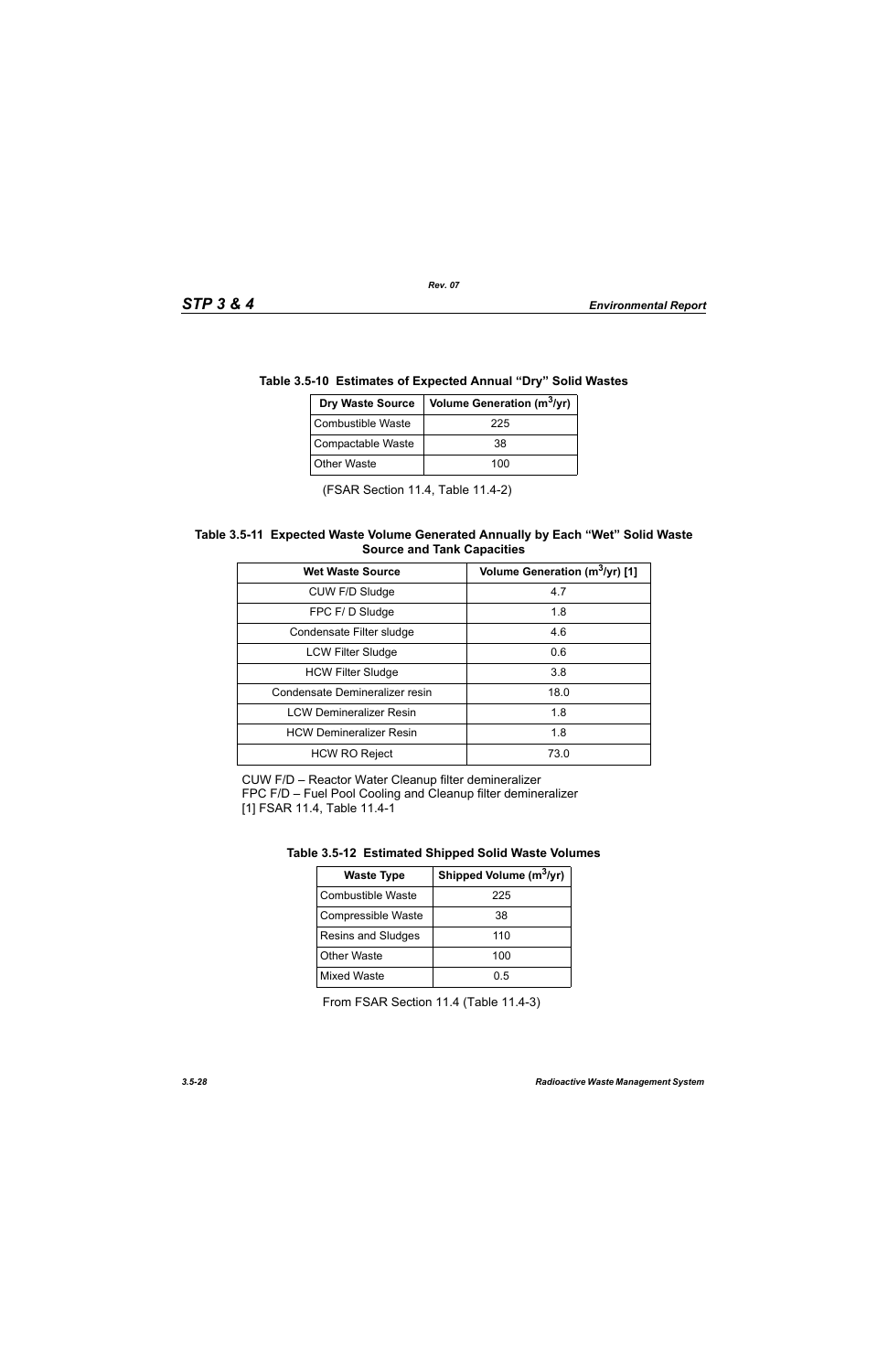

*STP 3 & 4*